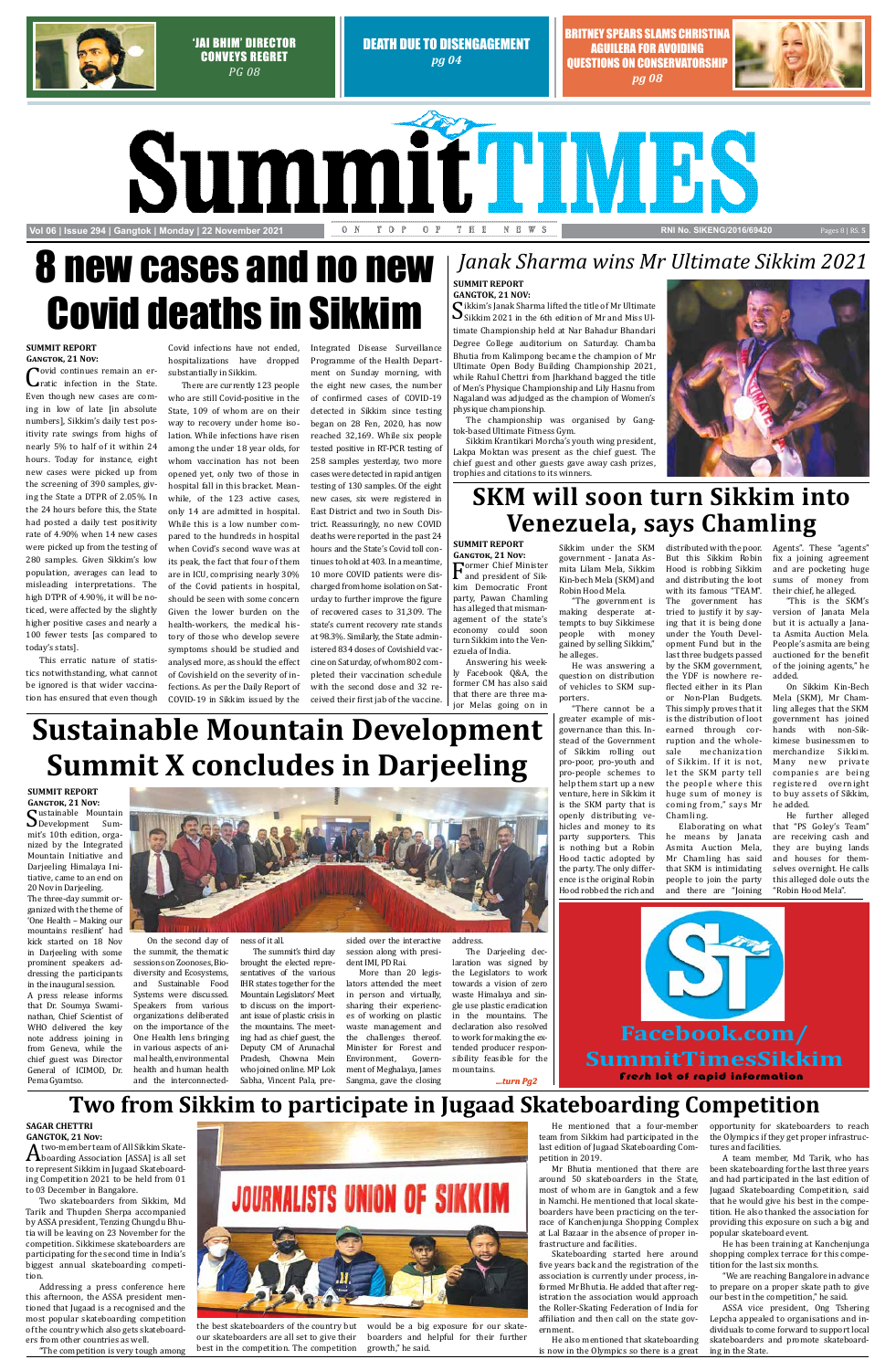## **KN Lepcha attends NE Education Ministers' Meet**

**Guwahati, 21 Nov [IPR]**: Minister for Education, Kunga Nima Lepcha attended the North-East Education Ministers' meeting in Guwahati, Assam, on 20 Nov which was chaired by Union Minister for Education, Dharmendra Pradhan.

> sues related to the central support in education sector and requested the central government to sanction more supports towards Samagra Shiksha, School Education, RUSA and Higher Education sectors.<br>While s

The meeting was attended by the Education Ministers of all the North-Eastern States in the presence of the Chief Minister of Assam, Himanta Biswa Sarma.

During the conference of the North-Eastern Education Ministers later in the afternoon, the Minster KN Lepcha mentioned about the achievements of the Government of Sikkim in the education sector. He also raised certain isspeaking ing of NIPUN Sikkim, the Sikkim Chapter of NIPUN Bharat to achieve Foundational Literacy and Numeracy at primary level from Nursery to Class 3 in the age group of 3 to 9 years. He also mentioned about the progress made by Sikkim towards implementing the National Dharmendra Pradhan<br>congratulated Sikkim congratulated for having performed much better in different verticals of the department which are much higher in the North-East and also some of them are much better than the national average.

during the conference, the Minister highlighted upon the initiatives of Sikkim like launch-



A round 500 people were vaccinated in a free COVID-19 vaccination camp<br>A organised by Rotary Club of Siliguri Metropolitan in association with Siliguri Municipal Corporation at Bright Academy, Punjabipara, today. guri Municipal Corporation at Bright Academy, Punjabipara, today.

Education Policy, 2020. During the meeting, the Union Minister,

> I Courism department,<br>Khangchendzonga<br>National Park (KNP) and National Park (KNP) and Travel Agents Association of Sikkim (TAAS) provided financial assistance to Yuksam tourism stakeholders and Ecotourism Service Providers Association of Yuksam (ESPAY) through SKM Constituency-level tourism secretary, Phum-

In the North-Eastern Educational Conclave, the Additional Chief Secretary, GP Upadhyaya participated in the ses-

sion for Higher Education and the State Project Director Samagra Shiksha and Director Elementary Education, Bhim Thatal participated in the discussion for School Education and implementation of the NEP, 2020. Later in the evening,

> route that falls inside<br>the Khangchendzonga Khangchendzonga National Park opened for tourism in September this year. The route rendering tourism services inside the Khangchendzonga Park. The meeting also dis-

the Minister, Additional Chief Secretary and SPD attended a function hosted by the Chief Minister of Assam.

### Free Covid vaccination camp in Siliguri



**Summit Report Gangtok, 21 Nov:**

### *Financial assistance provided to Yuksam tourism stakeholders*



### **PRITAM LAMA Yuksam, 21 Nov:**

pi Bhutia, today. Tourism Department provided Rs 1 lakh while TAAS provided Rs 25,000 as financial assistance.

kim opened for tourism after a long gap due to the pandemic. The Dzongri-Goechala trekking

The popular trekking route inside the world heritage site, Khangchendzonga National Park (KNP) in West Sikpealed to pack animal operators and stakeholders for cooperation and support to keep the National park clean and safe.

was closed at multiple places due to landslides and local tourism stakeholders had approached the Tourism Department, KNP division and TAAS for support and assis-

tance.

On the day, a brief meeting with the local tourism stakeholders was also conducted by KNP. KNP-Range Officer, Tenzing W. Bhutia ap-

He also asked stakeholders including trekking guides and porters to be responsible while

cussed improvement of services in the area.

SKM CLC tourism wing secretary, Phumpi Bhutia, Eco Development Committee president Bhima Gurung, SKM BLC president, Aita Hang Limboo, KNP officials and local tourism stakeholders were present in the meeting.

The Yuksam tourism stakeholders has thanked the Tourism department and TAAS for the assistance.

Phumpi Bhutia has thanked the Tourism department Principal Chief Engineer, Prakash Chettri and TAAS president, Norgay Lachungpa for this initiative.

**[AFP]:** Terrence Crawford stopped Shawn Porter in the 10th round by technical knockout Saturday night in one of the most anticipated bouts of the year.

Crawford (38-0) retained his WBO welterweight title and extended his streak of stoppages to nine in front of a sold-out crowd of 11,568 at the

Mandalay Bay. Crawford knocked down Porter early in the 10th round with a left uppercut and then delivered an exclamation point with a devastating right hook to the temple, followed by a left hook to the face.

Porter's trainer and father, Kenny, threw in the towel and called for referee Celestino Ruiz to stop the fight. Porter stunned reporters by announcing his retirement from boxing at his post-

fight press conference.

"I know I caught him with a good uppercut and then when I caught him with another left hook clean in his face that he was real hurt and his

### **Terence Crawford stops Shawn Porter in 10th round to retain welterweight title Las Vegas, 21 Nov** dad did the right thing and made me think,"

pen."

of the stoppage. Dave Moretti and Steve Weisfeld had Crawford leading 86-85, while Max De Luca had him ahead 87- 84. (The Guardian had it 86-85 to Crawford.) Porter (31-4-1), who

by stopping it because I was coming with a vengeance," Crawford said. "I didn't really want to fight him. We always said we would fight each other when the time was right and I guess the time was right for this fight to hapnally showed signs of offense in the sixth round

has risen to become a legitimate top-five welterweight, and was easily the best opponent of Crawford's career, displayed relentless aggres-

Crawford was ahead on all three of the judges' scorecards at the time career.

sion in the early rounds. C r a w f o r d ' s switch-hitting flex didn't necessarily work when he turned to southpaw early in the fight, as Porter adjusted accordingly and connected often.

"Shawn Porter is a slick fighter. He was doing some things in there

Crawford said. "I can't say nothing bad about him." After playing defense and smiling more than punching, Crawford fi-

### and came alive in the ninth and 10th rounds – the final two rounds, as it turned out, of Porter's "I'm prepared to retire," Porter said. "I was prepared to announce my retirement tonight –

win, lose or draw. Even if it was a draw, we had a date. They were telling us we were going to have to do it again. I was not going to do it again. I am announcing my retirement right now."

On the undercard, Esquiva Falcao (29-0) beat Patrice Volny (16-1) by way of a technical decision at 2:18 of the sixth round, after the fight was stopped because of an inadvertent head butt. Janibek Alimkhanuly (11-0) undefeated with an eighth-round TKO over Hassan N'Dam (38-6).

In the valedictory session, the Dr. R S Tolia Memorial Lecture was given by Dr. Eklabya Sharma who provided insights into the importance of the Indian Himalayan Region and its challenges.

The Dr. RS Tolia award was also declared with North East Network from Nagaland taking the prize for the first time to the North East states.

Secretary, IMI, Priyadarshinee Shrestha, provided the outcomes and recommendations of the 3 days of summit, mentioning that collaboration beyond Departmental silos was key for the One Health approach. There was much more to be understood about how animal and human health interfaces played out and the need for increasing disease surveillance in the IHR, also from a transboundary perspective. Promotion of traditional food systems that are nurturing for human health as well as the planet was also a key takeaway. A mountain policy for a One Health approach that fosters cooperation and collaboration was one of the important recommendations.

Representing the Youth group of DHI, Shreya Gurung presented their reflections on the summit and the way forward they had charted from the summit. This included having an active youth network within IMI, and working on the key recommendations emerging from the 3 thematic sessions that involved the youth.

In his presidential address, PD Rai congratulated the Darjeeling Himalaya Initiative on successfully organizing SMDSX in Darjeeling. He also complimented the youth group of DHI on their active participation and engagement in the summit. He mentioned that the theme of One Health was an emerging but important topic to discuss and IMI in the future would pick up on the recommendations that had emerged from the summit. IMI Councillor, Roshan Rai, in his vote of thanks address acknowledged all the partners and supporters of SMDSX.

The baton for the next summit - SMDSXI to be held in 2022 was passed on to the UT of Ladakh by president DHI, Praful Rao to Chairperson of the Ladakh Autonomous Hill Development Council.

## Sustainable Mountain Development......

# **UK calls out racial bias in oximeter device used to assess Covid patients**

**London, 21 Nov [Reuters]:** Britain called on Sunday for international action on the issue of medical devices such as oximeters that work better on people with lighter skin, saying the dispariduring the COVID-19

pandemic.

ties may have cost lives of across the world. This ethnic minority patients is about a racial bias in "This is systemic some medical instru-

oximeters, which measure blood oxygen levels and are key to assessing COVID patients, give less accurate readings for patients with darker skin.

Health Secretary Sajid Javid said he had commissioned a review of the issue after learning that said during an inter-

ments. It's unintentional but it exists and oximeters are a really good example of that," Javid view with the BBC. Asked whether people may have died of COVID-19 as a result of the flaw, Javid said: "I think possibly yes. I about it but not just in the UK. This is an in-

tries.

don't have the full facts." He said the reason for the discrepancies ternational issue so I'm going to work with my counterparts across the world to change this," said Javid. He said he had al-

was that a lot of medical devices, drugs, proready spoken about the issue to his US counterpart, who was as interested in it as he was. Javid said he had become aware of the prob-

cedures and textbooks were put together in white majority coun-"I want to make sure lem after looking into

that we do something why, in Britain, people from black and other minority ethnic backgrounds had been disproportionately affected by COVID-19.

> He said that at the height of the early stages of the pandemic, a third of admissions for COVID into intensive care units were for ethnic minority patients, which was double their representation in the general population.

## **Active COVID-19 cases in country lowest in 532 days**

**New Delhi, Nov 21 (PTI):** India logged 10,488 new coronavirus infections taking the country's total tally of COVID-19 cases to 3,45,10,413, while the active cases declined to 1,22,714, the lowest in 532 days, according to the Union Health Ministry data updated on Sunday.

The death toll climbed to 4,65,662 with 313 fresh fatalities, according to the data updated at 8 am.

The daily rise in new coronavirus infections has been below 20,000 for 44 straight days and less than 50,000 daily new cases have been reported for 147 consecutive days now.

The active cases comprise 0.36 per cent of the total infections, the lowest since March 2020, while the national COVID-19 recovery rate was recorded at 98.30 per cent, the highest since March 2020, the ministry said.

A decrease of 2,154 cases has been re-

corded in the active COVID-19 caseload in a span of 24 hours.

The daily positivity rate was recorded at 0.98 per cent. It has been less than two per cent for the last 48 days. The weekly positivity rate was recorded at 0.94 per cent. It has been below two per cent for the last 58 days, according to the ministry.

The number of people who have recuperated from the disease surged to 3,39,22,037, while the case fatality rate was recorded at 1.35 per cent.

The cumulative doses administered in the country so far under the nationwide COVID-19 vaccination drive has exceeded 116.50 crore.

India's COVID-19 tally had crossed the 20-lakh mark on August 7, 2020, 30 lakh on August 23, 40 lakh on September 5 and 50 lakh on September 16. It went past 60 lakh on September 28, 70 lakh on October 11,

crossed 80 lakh on October 29, 90 lakh on November 20 and surpassed the one-crore mark on December 19.

India crossed the grim milestone of two crore on May 4 and three crore on June 23.

The 313 new fatalities include 248 from Kerala and 15 from Maharashtra.

A total of 4,65,662 deaths have been reported so far in the country including 1,40,722 from Maharashtra, 38,174 from Karnataka, 37,299 from Kerala, 36,361 from Tamil Nadu, 25,095 from Delhi, 22,909 from Uttar Pradesh and 19,376 from West Bengal.

The ministry stressed that more than 70 per cent of the deaths occurred due to comorbidities.

"Our figures are being reconciled with the Indian Council of Medical Research," the ministry said on its website, adding that state-wise distribution of figures is subject to further verification and reconciliation.

New Delhi, 21 Nov [PTI]: He plays iktara at the Singhu border, where he has been camping at regular intervals since the start of the protest against the three agri laws. With his songs, Jagar Singh, 75, is back at the site, motivating the protesters to continue their struggle.

Prime Minister Narendra Modi on Friday announced a rollback of the three farm laws at the centre of protests by farmers for the past year.

### **Iktara in hand, 75-year-old's victory songs at Singhu to motivate farmers**  earlier visits. A day after

On his fourth visit to He said he has stayed at the Singhu border for a week each on his three

"We have won half the battle but there is still some time for us to return home triumphant. We want the government to bring in a legislation to guarantee the minimum support price (MSP)," he said.

the Singhu border, the epicentre of farmers' protest, Mr Singh, a resident of Patiala district in Punjab, seems happy and in a celebratory mood. the Centre's announcement of the three contentious laws, Mr Singh reached the site on Saturday to sing songs of victory and to motivate

the protesters to contin-

ue their struggle.

"Playing iktara is my hobby and from the past

bilities back home," he said.

Mr Singh said he has also performed at the main stage at the Singhu border protest site.

few years, I have gradually started singing as well. This is the fourth time I have come to the Singhu border since the protest started. I have family responsi-"Today, nagar kirtan was organised two days after the Gurupurab. It started from the main stage, we did 'sewa' in the kirtan and sweets were distributed during

Malkit Singh (58), a resident of Ropar, said "nagar kirtan" was organised at the border on Sunday morning.

the procession. We want Prime Minister Narendra Modi to fulfil our other demands also so that we can go back to our homes," he said.

The protesters are re-

fusing to move from the site till their demands are met.

Chad Singh (70), a resident of Patiala, said the protesters have achieved one demand, however, "there are others which have to be accepted by the government".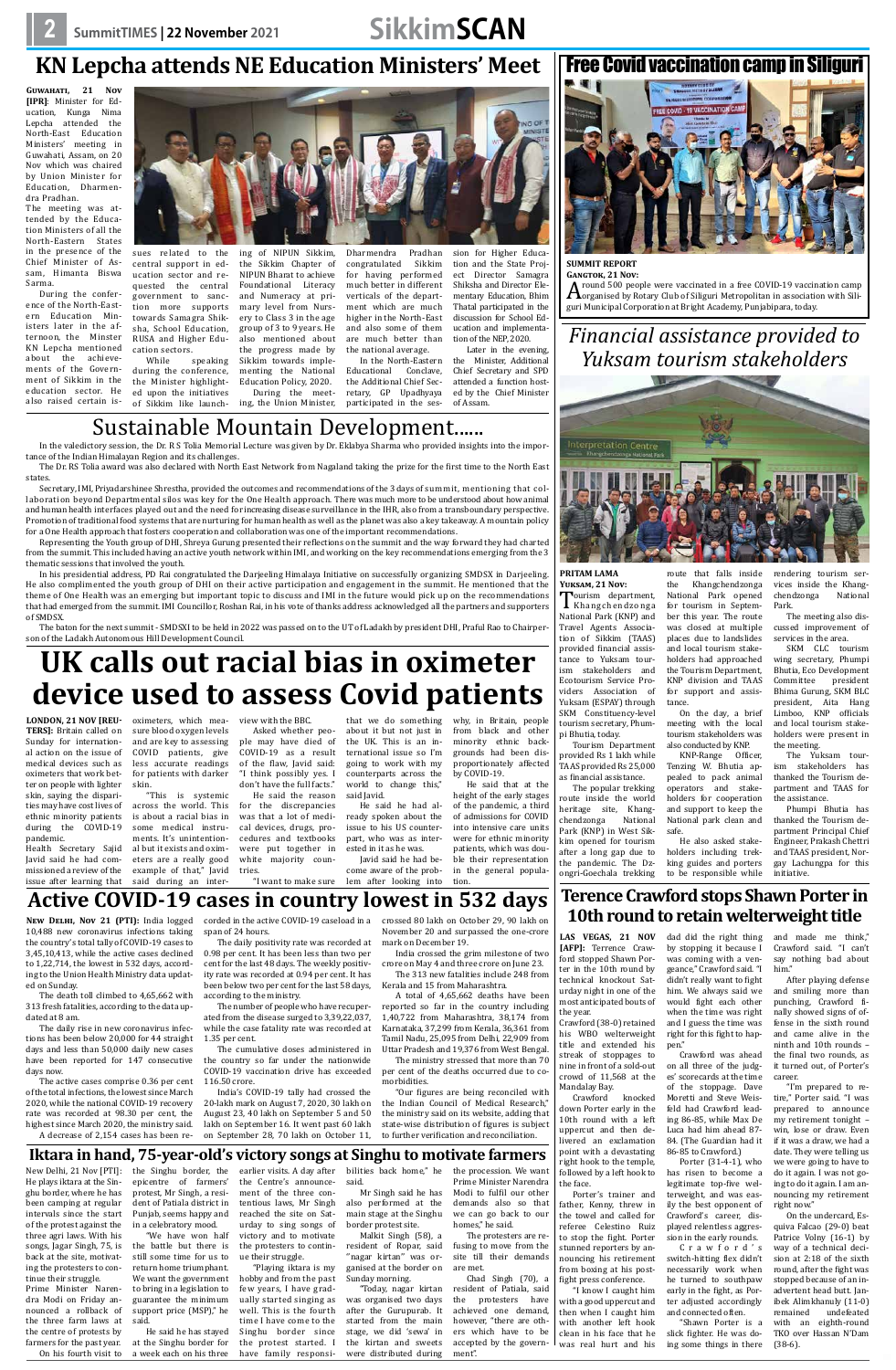# **CapitalTIMES SummitTIMES | 22 November 2021 3**

# **SFA needs financial aid from AIFF and State, says Bhaichung**

### **Summit Report GANGTOK, 21 Nov:**

**Former Indian football<br>
team skipper, Bhai-<br>
chung Bhutia, who is** chung Bhutia, who is also the advisor of Sikkim Football Association [SFA], today said that SFA is in need of financial grants from the All India Football Federation and the State Government for the betterment of Sikkim football.

day, Bhaichung mentioned that SFA is facing lots of challenges in conducting the state league, regular coaching camps and other activities due to financial constraints. He added that the association does not get any<br>financial assistance assistance from the State government or AIFF and does not have any source for revenue generation.<br>While mentio

Addressing a press conference here on Sun-

### *National Football C'ship* **SAGAR CHETTRI**

that the state league is most important for a state to bring out the best footballers and to build a strong state team, Mr Bhaichung said that a proper camp is essential to preparing the state team and ensure that they get picked up by profes-

GANGTOK, 21 Nov:<br> **A** 20-member  $A<sub>zo-memper</sub>$  Sik-<br>ciation [SFA] team will ciation [SFA] team will represent Sikkim in the upcoming Senior Women's National Football Championship 2021 to be held from 25 Nov to 09 Dec in Kerala. The state team accompanied by Puspa Gurung as head coach, Anuradha Chettri as manager and Sonam Choden Bhutia as physio is scheduled to leave on 24 Nov for the championship.

sional clubs. He mentioned that many footballers were spotted in the Santosh Trophy, who have made successful careers in professional football.

If the AIFF and State Government start giving financial grants according to the annual calendar of the association then it would help to conduct the league and provide the best facilities to footballers. He suggested that SFA management give written memorandum to the AIFF and the State government on the same.

*SFA team ready for Sr Women's* 

Addressing a press conference here this afternoon, SFA chief coordinator, Phurba Sherpa mentioned that the state women's team had undergone a 45-day long coaching camp to prepare for this prestigious senior national championship. He mentioned that SFA is sending the

players acclimatize to the Kerala weather and play some friendly matches with local clubs.

Togurupeta, Mandapalli, Pulapathur and Gundlur presented a picture of haunted villages in the wake of the devastation.<br>The

flash flood caused due to a breach of the project's earthen bund caught at least 18 people in a watery grave and left many others missing in these villages.

Mr Sherpa informed that more than 200 girls had participated in selection camps conducted by SFA for North and East Districts at Gangtok, for West District at Soreng and for South District at Jorethang. From these camps, 26 players were initially shortlisted and then a 20-member squad was finally announced for the championship.

organised the coaching camp at Guards Ground for 19 days and then the team moved to Jorethang

for further training.

"We have provided the best coaching to the team under the best coaches and we are hopeful that this would definitely reflect on the performance of the team

The association had ball Championship for Santosh Trophy 2021- 22 East Zone Qualifying Round after playing few friendlies in Odisha. He said that the Sikkim team has performed exceptionally well in all three

in the qualifying round. The chief coordinator mentioned that the Sikkim team has also reached Kalyani, West Bengal to participate in the National Foot-

stroyed us? angry villagers of Mandapalli and Togurupeta questioned. Except

Sikkim will play its first match against Jammu & Kashmir on 29 Nov and will take on Arunachal Pradesh on 01 Dec and then against Maharashtra on 03 Dec Suren Chettri, assistant coach-cum-manager, Allen Bhutia and physio Prem Bahadur Chettri, he added.

friendlies against the Santosh Trophy team of Odisha, Indian Arrows and Odisha team.

SFA has also conducted a 45-day long coaching camp for the state

In the preliminary round, Sikkim has been placed in Group 'B' with Chhattisgarh and West Bengal. Sikkim will take on Chhattisgarh in its first match on 23 Nov and will play against West Bengal on 25 Nov.

Samyukta Kisan Morcha (SKM), an umbrella body of farmers unions, will hold a mahapanchayat in Lucknow on Monday to press for law guaranteeing MSP and the sacking of Union Minister Ajay Mishra, whose son is an accused in the Lakhimpur Kheri violence.

On behalf of SFA, vice-president, Shyam Pradhan expressed his gratitude to the Chief Minister for extending financial support and encouragement to Sikkim Women's Team and Men's Team for Santosh Trophy. He also thanked former Indian football team skipper Bhaichung Bhutia, who is also the advisor of SFA, and Siliguri-based SILCO for sponsoring the team jersey for women's team for the senior nationals.

Despite the prime<br>nister's surprise minister's surprise<br>announcement, farmannouncement, er leaders have maintained the protesters won't budge until the three contentious laws are formally repealed in Parliament. They have also indicated the sir for a statutory guarantee of Minimum Support Price (MSP) and withdrawal of the Electricity Amendment Bill will continue.

## **AP deluge: The dam that became the sorrow**

**Kadapa (AP), Nov 21 (PTI):** The Annamayya project on Cheyyeru river has turned out to be the sorrow of many a village in Rajampet Assembly constituency in Kadapa district of Andhra Pradesh.

> ue." Four farmers were allegedly mowed down by an SUV in the Lakhimpur Kheri district, the native place of the Union minister on October 3. In the ensuing violence, four people, including a journalist and two BJP workers, were also killed.

A sudden gush of about two lakh cusecs of floodwater on Friday, with the level reaching up to 10 feet height, caught the villagers unawares and scampering for their lives.

Tens of houses in these villages downstream the project were reduced to rubble. The villagers literally lost everything, except the clothes on their person.

Agricultural crops in

hundreds of acres stood destroyed. Tens of cattle heads were washed away. Nothing of the house-

hold items was left as the deluge gulped them.

a flash. There was no warning whatsoever about the impending disaster and we were left to face the fury. Now, our lives are in total ruin, the sobbing villag-

ers of Togurupeta and

Mandapalli said. In Pulapathur village,

12 people were swept away in the swirling flood in Cheyyeru, nine in Mandapalli and five in

Gundlur.

So far, only 18 bodies

have been recovered, with no trace of the rest. Annamayya is a medium irrigation project

It all happened in too came gushing in because of very heavy rainfall, resulting in an over-

with a gross capacity

of only 2.24 tmc ft on Cheyyeru, a tributary of Penna river, in Rajampet constituency. It caters to an ayacut of 22,500 acres, besides fulfilling the drinking water needs of 140 habitations.

The Pincha project upstream breached, letting out all floodwater into Annamayya while water from Seshachalam

mentioning

shut: Gendered impacts<br>of COVID-19 school of COVID-19 closures" brings to the fore that girls and boys, young women and men

all discharge of over two lakh cusecs. ru river into spate, inun-

That pushed Cheyye-

attending school, at an unparalleled scale," said Stefania Giannini, UNESCO, Assistant Director-General for Education.

dating at least 10 villages downstream in Rajampet and Nandaluru mandals, and leaving widespread destruction in its wake. It was nothing but gross mismanagement

on the part of the administration. Didn't they know about the flood when there was such heavy rain? Why were we not even alerted about the coming danger before it de-

> because of limited access to internet-enabled devices, a lack of digital skills and cultural norms restricting their use of<br>technological devictechnological

kind-hearted volunteers, the administration did not come to their help in any way, they lamented. Ours is the first vil-

lage right under Annamayya project. We lost our houses, cattle,

belongings everything. Some of our villagers were killed. There is no place for us to go, the surviving residents of Togurupeta, a hamlet of about 500 people, said.

> team in advance to help members," he said. team at Jorethang under the AFC 'A' license coach *Prolonged school closures due to Covid pose threat to gender equality: UNSECO study*

The temple of the local goddess, which somehow remained intact, has now turned into the only shelter zone for the hapless villagers.

Mandapalli presented a heartrending sight. Two families were completely wiped out as seven people in all were killed in the flood fury. Another family lost two persons.

Kadapa district Collector Vijaya Rama Raju told PTI that the dam breach was the major factor that caused such a major calamity.

The river course changed but the dam<br>breach was what breach caused the real de-<br>struction. We still struction. We moved some 600 people to safety, he said.

Yes, it was a major calamity, the scale of which could not be imagined, Raju added.

**Farmers head to Lucknow for** 

**Monday's Kisan Mahapanchayat**

The gathering, scheduled to be held at Eco Garden in Uttar Pradesh capital, was planned months before Prime Minister Narendra Modi on Friday announced repealing the three contentious agri laws. The SKM, at a meet in Delhi on Sunday, decided to stick to the date.

**Lucknow/ Muzaffar-**Hindi, he claimed, "The **nagar/ Lakhimpur**  farm reforms being talk-**Kheri, Nov 21 (PTI):**  ed about by the govern-

In a tweet on Sunday, Bhartiya Kisan Union (BKU) national spokesperson Rakesh Tikait gave a call to farmers to gather in Lucknow for the 'Kisan Mahapanchayat' demanding statutory MSP guarantee.

ment is false and cosmetic. These will not end the plight of the farmers. The biggest reform for the farmers and agriculture will be to make a law guaranteeing minimum support price." Vice-president of the

BKU's Uttar Pradesh unit Harnam Singh Verma told PTI, "The prime min-

In another tweet in With Assembly elections in Uttar Pradesh scheduled to be held ear-



ister has announced the repeal of the three farm laws, but he did not say when the MSP law will be made. Until a law is made guaranteeing MSP and Union Minister of State for Home Ajay Mishra is removed from his post, the agitation will continat hails. ised during the last Uttar Pradesh Assembly

Over a dozen people, including the minister's son Ashish Mishra, have been arrested so far in the case.

Verma said that apart from MSP and the Lakhimpur Kheri violence, many other issues will also be discussed at the farmers' mahapanchayat on Monday.

"The BJP had prom-

government,

elections that once it<br>forms government.

sugarcane farmers will receive payment within 14 days. But it has not been done. In the last four-and-a-half years, sugarcane price has increased by a bare Rs 25," Verma said.

ly next year, the 'Kisan mahapanchayat' in the state capital has assumed much significance. Farmers are electorally important, particularly in western Uttar Pradesh from where Rakesh Tikiister made the announcement with an eye on the upcoming Assembly election in which the BJP is seeing the reins of power slipping away," president of Rashtriya Kisan Manch Shekhar Dixit said.

Reports from various districts indicate that farmers will be attending the mahapanchayat in large numbers. BKU's district president of Baghpat Pratap Singh Gurjar and of Muzaffarnagar Yogesh Sharma said that farmers have al-

in large numbers.

Amandeep Singh Sandhi, the in-charge of BKU-Tikait's Uttar Pradesh and Uttarakhand unit, said that he expects 10,000 to 15,000 farmers from Lakhimpur Kheri to participate in the mahapanchayat.

ready left for Lucknow "Until all the demands of the protesting farmers are met, the agitation will continue. The prime minmissioner of D K Thakur said that elaborate security arrangements have been made for the 'Kisan Mahapanchayat'.

Apart from the villages of the farmers killed in the Lakhimpur Kheri violence, several others would attend the mahapanchayat, Bhartiya Kisan Union state secretary Om Prakash Verma told PTI.

Sukhvinder Singh, the father of Gurvinder Singh, one of the four farmers killed in the Lakhimpur Kheri incident, said he would attend the mahapanchayat. Lucknow Police Com**New Delhi, 21 Nov** 

were affected differently by school closures, depending on the context.

"At the peak of the COVID-19 pandemic, 1.6 billion students in 190

#### **[PTI]:** Educational dislearning loss and school already a concern before dropout. Beyond this, it poses threats to gender equality, including effects on health, well being and protection that are gender specific," Giannini said. Drawing on evidence from about 90

ruption due to prolonged closure of schools across the globe will not only have alarming effects on learning loss but also poses threat to gender equality, a new study by UNESCO has pointed out. The global study titled "When schools countries and in-depth data collected in local communities, the re-

countries were affected by school closures. Not only did they lose access to education, but also to the myriad benefits

"Educational disruption of this extent has alarming effects on

port shows that gender norms and expectations can affect the ability to participate in and benefit from remote learning.

come-generating activities. Girls faced difficulties in engaging in digital remote learning modalities in many contexts

> es," the report said. The study pointed out that digital gender-divide was

the COVID-19 crisis. "The in-depth studies on Bangladesh and Paki-

"In poorer contexts, girls' time to learn was constrained by increased household chores. Boys' participation in learning was limited by instan in the global report revealed its gendered effects on remote learning during school closures. In the study on Pakistan, only 44 per cent of girls in participating districts reported owning mobile phones for their personal use, whereas 93 per cent of boys did so. Girls who did not own mobile phones reported that they relied on their relatives' devices, typically those belonging to their fathers," it said. "While some of the girls were able to use family members' phones, they were not always able to do so. Their access was restricted since some

parents were concerned

that providing girls with access to smartphones would lead to misuse and could result into romantic relationships."

"The longer girls were out of school, the higher was the risk of learning loss. From April

to September 2020, the share of girls reporting that they did not study at all increased from 1 to 10 per cent," it added. Noting that the pandemic is a timely reminder that schools are sites not only for learning, but also lifelines for girls and boys – an essential space for their health, well-being and protection, the report has several recommendations on how to challenge gender-based barriers for participation in remote learning.

"To advance equal access to gender-responsive and inclusive remote learning, it is recommended to provide a range of remote learning options including low-tech and no-tech solutions spearhead and support efforts to reach the most at-risk learners design, develop gender-responsive educational resources and tools besides providing appropriate teacher support and training use formative assessments to track learning outcomes," it said.

### **Trinamool leader arrested in Tripura, party alleges attack by "BJP goons"**

**Kolkata, 21 Nov [NDTV]:** Trinamool Congress alleged "mayhem" in BJP-ruled Tripura today as its leader, actor Sayoni Ghosh, was arrested by the police and accused of attempt to murder. Alleging repeated instances of violence, the party decided to take

More than 15 Trinamool Congress MPs are flying from Kolkata to Delhi tonight. They have sought an appointment with Union Home Minister Amit Shah to discuss the issue of violence in Tripura. The Trinamool Congress said it will sit on dharna in the national capital tomorrow morning.

the matter to Delhi. Ghosh was detained by the Tripura police earlier today. The party said she was attacked by BJP goons when she was taken to a police station in Agartala for questioning.

Trinamool's Bengal youth wing chief Sayoni



Chief Minister Mamata Banerjee and her nephew, the party national general secretary Abhishek Banerjee, are rushing to Tripura on Monday. party said. turbed a public meeting of Chief Minister Biplab

Ms Ghosh was accompanied by other party leaders including MP Sushmita Deb, Kunal Ghosh and Subal Bhowand abuses at the meeting, the party said. The police said some unidentified miscreants attacked a group of people who had gathered near the police station during the questioning of Ms Ghosh, but no one was injured. The police station, they said, was brickbatted.

Kumar Deb on Saturday. She had hurled stones

mik. The party said all of them were attacked inside the East Agartala women police station. Six supporters were injured in the violence, the Denying the allegations, the BJP claimed that Sayoni Ghosh dis-Ms Ghosh was later formally arrested, accused of attempt to murder and creating enmity between people. The Trinamool Congress said she was charged with non-bailable sections and could not be produced in court.

"@BjpBiplab has become so UNABASHEDLY BRAZEN that now even SUPREME COURT OR-

DERS DOESN'T SEEM TO BOTHER HIM. He has repeatedly sent goons to attack our supporters & our female candidates instead of ensuring their safety! DEMOCRACY BE-ING MOCKED under @ BJP4Tripura. #NotMyIN-DIA," Abhishek Banerjee tweeted.

Late in the evening, Sushmita Dev tweeted, alleging fresh violence. "They have attacked the Thana again where @ sayani06 is under arrest and also attacked our Convenor Shubol Bhowmick's house in Agartala. @Tripura\_Police I have been trying to call the IG & DGP but to no avail. This is mayhem".

There have been reports of a series of violent incidents in Tripura as the Trinamool Congress is trying to gain foothold in the state ahead of the 2023 assembly elections. The party is contesting the Tripura civic polls, due on November 25.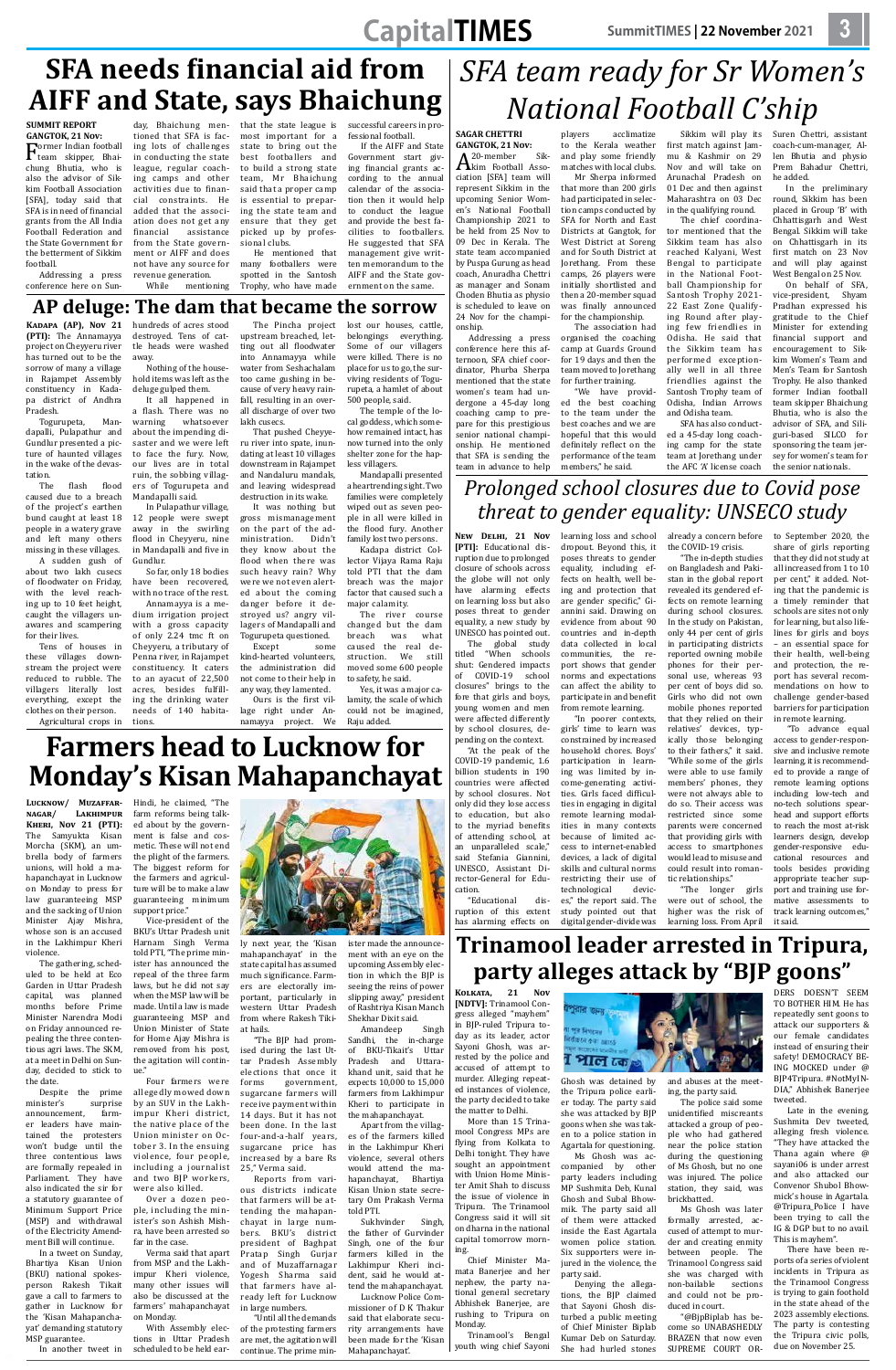### To book ad-space, contact SummitTimes at GANGTOK:



For circulation details Contact: (Sandeep) 9734152451

& for Advertisement booking at 9933427505 or at office no 03592 208698. Mail us at advertise@summittimes.com

### **Siliguri:**

Mr. Mani Rai, M/s. Space Ads, B.R. Ambedkar Building, Room No.7, 1st floor. Opp. Ganga Hotel. Hill Cart Road. Siliguri – 03. Ph. 9832318644/ 9800682989/ 9153035100 or mail at mani\_siliguri@yahoo.co.in.

### **Kolkata office:**

Irshad Ali/ Imteeyaz. Synapse, 6, Madan Street, Mezine – 2, 2nd floor. Kolkata – 700072.

Ph. 033-22124348/ fax 033-22124337/ mob. 9830547774/ 983108397. E-mail: contact.syn-

# **Edits**

### Death Due to Disengagement

*When a society refuses to engage, the shocking becomes the new normal*

Suicides have become so frequent, and the general response to them so uninvolved that this newspaper has stopped reporting on suicides on a day to day basis, fearstopped reporting on suicides on a day to day basis, fearful that the commonplace nature of such deaths will convince those contemplating such ends that this is a "normal" means to opt out. But there is nothing normal about a suicide. It is a traumatic experience for everyone touched by it – the victim, the families, the friends and even the police personnel who have to recover the bodies and draft reports about the incident. Why, even journalists who have to report on these incidents are left disturbed. Why then is it that suicides do not figure in public and political discussions? Is it not worrying that something which can be addressed and is yet allowed to take away so many lives from Sikkim's midst is not attracting the attention of leaders beyond the occasional lip-service?

Speak to any cop, especially the ones posted at the more remote out-posts where they respond more to recover bodies of suicide victims than law & order situations, bringing down limp bodies of lives that could have been saved and one does not sense disinterest from the routineness of the matter but a frustration over why lives end in this manner so often in Sikkim. They return to this thankless task every day, reporting to their beats knowing that their policing of yesterday has made no dent in the nexus of disinterest and insensitiveness that spawns suicides in Sikkim. What is worse, the society at large is not only disinterested, but also complacently dismissive, reading of social challenges like suicides and drug busts with shallow comments of this being caused by corruption and materialism.

This is a dangerously uninvolved attitude. These are social challenges, situations that need to be met with social engagement and supported by a political will which creates the enabling laws and environment to redress the situation. Those who pass superficial judgements, blaming these societal trends on law & order failures and not the society, are causing perhaps even more damage than the indifference with which the community at large is responding to the challenges. Among all the factors that sustain substance abuse, societal indifference contributes the most. Suicides in Sikkim manifest in the failure of adequate awareness, or even interest, about mental health. Economic destitution has not claimed lives here yet. Lives are being lost and put in harm's way because a civil society refuses to come together in Sikkim.

**W** hegan in 2011, the journeys<br>of thousands of people fleeing their of thousands of people fleeing their home country to cross the Mediterranean were widely documented in the media. But the public response was tepid until 2015, when a photograph of drowned Syrian toddler Alan Kurdi on a Turkish beach was printed in media around the world. The photo prompted international responses, a change of EU policy on refugees, and a surge in donations to charities working with refugees.

Community engagement, when genuinely crafted, automatically leads to spontaneous involvement. And one is referring here not only to substance abuse and suicides. Look at how consistently mute the people and their organisations have remained in Sikkim in the face of every situation that has confronted the State. There is neither any spontaneity in jubilant celebrations nor any instinctive revulsion when misfortune comes visiting. The only voices that find comment indulge in rounds of condemnations and counters and are exclusively politically inspired. The lay citizens remain aloof because they have not cobbled together organisations which are not only not politically compromised, but also neither forceful nor forthright. In this vacuum, issues are manufactured and forced on the people and genuine problems remain unaddressed. Also manifesting because of this involvement deficit are social challenges which grow ever more staggering and confounding. Superficiality and token gestures do not solve any problem, and the situation with suicides is much too pervasive to even be called a "problem" any more – they have become the new normal for Sikkim. Unless the society invests some real involvement, this "normalcy" will keep getting worse and the State the poorer. And no, don't look at the government to solve this problem. It cannot do so on its own because those who are harm's way are around families and their immediate circle of friends and only they can catch the warning signs in time. The government could help by arranging proper awareness and access to experts, but it will have to be the lay people who walk the way to help and encourage others to do the same. Given how things have been, even the first step has not been taken. As a result, by the time you finish reading this, chances are, that a panic call has gone through to another police outpost reporting an unidentified body found hanging in a neighbourhood somewhere in Sikkim…

# **Refugees in the media: how the most commonly used images make viewers dehumanise them**

### **Manos Tsakiris theconversation.com**

Images shape our perceptions of the world and have the capacity to become political forces themselves. While more refugees risk their lives to cross the English Channel and the Mediterranean, not to mention the Belarus-Poland border, our research has found that the photos of these populations in the media affect how people view and respond to migration issues.

This phenomenon is described in social psychology as the "identifiable victim effect". People engage differently with words and images concerning the suffering of a single individual rather than that of large groups. We are willing to offer greater aid to a single victim under hardship than to a group of people with the same need. Increased charity donations are an example of this.

Yet in the mainstream media, images of identifiable victims are the exception rather than the norm. In the context of the Syrian refugee crisis, the majority of news images in western media depict refugees as anonymous, faceless masses. These may either render audiences numb to the subjects' hardship or simply fail to shift their attitudes or behaviours, as past research suggests. DEHUMANISATION

In set of recent studies, we showed media images of refugees to nearly 4,000 European citizens. We exposed them to images of either large groups, in which individuals are not identifiable, or small groups of identifiable refugees. We found that viewers dehumanised



refugees more strongly when they were exposed to images of them in large groups.

We reached this conclusion by asking participants to tell us the extent to which they think that refugees are capable of experiencing certain emotions. We did this because an important dimension of dehumanisation is considering others as being less capable of experiencing secondary emotions that typically distinguish humans from animals, such as tenderness, guilt and compassion (as opposed to primary emotions that are shared with animals such as fear, anger and joy).

We found that the participants who saw images of refugees in large groups attributed fewer secondary emotions to them. Interestingly, we did not observe this difference when participants saw images of large groups of survivors of natural disasters.

We also looked at another distinguishing feature of these images: whether the subjects were depicted crossing a body of water or travelling by land. One of the most striking aspects of the imagery of refugee journeys has been their crossing of the Mediterranean Sea

– being rescued or having drowned. Social scientists have speculated

that the visual and linguistic portrayal of refugees using metaphors of water (waves, tides and floods) reinforces the stereotype of refugees as potentially threatening, uncontrollable agents.

In our study, the visual narrative of depicting large groups of refugees in the sea resulted in even greater dehumanisation. This suggests that current visual representations of refugees emphasise a security issue rather than a humanitarian debate – refugees are depicted as "being a crisis" for host nations, rather than finding themselves "in a crisis".

TURNING EMOTION TO ACTION We found that not only do these differences in images affect our attitudes toward refugees, they also influence our behaviour and action. We found that participants who had been exposed to images of large groups of refugees were also more likely to endorse anti-refugee petitions and less likely to endorse pro-refugee petitions.

We also tested whether exposure to these images affected people's support for political leaders. We found that viewing images of large groups was associated with increased support for more dominant and less trustworthy-looking political leaders.

Interestingly, in our research, it was not the emotions that viewers attributed to the people in the photographs that drove political effects. Instead, the driving factor seemed to be the specific emotions that the viewers themselves experienced (such as reduced pity) when looking at the images of large groups.

There are no neutral ways to visually depict human beings. Neither the medium of photography itself can afford such neutrality, nor the photographers, the publishers or the viewers themselves.

The decision of what photos to publish is often made by editors who are exposed daily to many images of human suffering. Our research shows that these decisions should consider both the likely emotions audiences will "see" in the images, but also the emotions they will "feel".

*[the writer is Professor of Psychology, Director of the Centre for the Politics of Feelings, Royal Holloway University of London]*

# **Worn down by bad news? You're not alone…**

**Neill Fitzpatrick theconversation.com** In 1965, Canada's Anne Murray Teleased an-<br>other hit song. This one, though, was different<br>than what has fans were assurtaned to A Little n 1983, Canada's Anne Murray released anthan what her fans were accustomed to. A Little Good News is a sombre ballad summarizing the mood of the day: "One more sad story's one more than I can stand; Just once how I'd like to see the headline say; 'Not much to print today, can't find nothin' bad to say' […] We sure could use a little good news today."

Nearly 40 years later, the lyrics strike a chord. Except, these days, the news coverage of those sad stories are non-stop. There's a "fire hose" of information in the palm of our hands, day and night.

As we grapple with grim headlines about the pandemic, political upheaval, racial injustice and climate change, we could all use a little good news.

In the meantime, many people — of all ages and backgrounds — are giving up on news, joining the ranks of the so-called "news avoiders." Some are limiting how much they consume. Others are shunning it altogether. They don't watch, listen or read.

News avoidance is the subject of my research paper "No News is Not Good News," soon to be published in the Athens Journal of Mass Media and Communications. As a journalist for more than 30 years, I experienced massive changes to the news industry first hand. Now, as a journalism professor, I have the opportunity to explore what's behind the avoidance trend.

WORN OUT & NEEDING BREAKS

The weight of the world's news can be too much. Even before the arrival of COVID-19, a 2019 survey of 12,000 American adults found 66 per cent admitted they were "worn out" by the sheer amount of news available.

In 2020, 71 per cent of American adults said they need to "take breaks from COVID-19 news" while 43 per cent said the news "leaves them

feeling worse emotionally." In 2021, a survey in Canada found more than

two-thirds (69 per cent) of 1,002 Canadians surveyed admitted to being "burned out when it comes to consuming news about the pandemic."

The World Health Organization even addressed this in their mental health tips saying: "Try to reduce how much you watch, read or listen to news that makes you feel anxious or distressed." And growing numbers of people are taking this to heart.

In 2020, the Reuters Institute for the Study of Journalism at Oxford University examined the "infodemically vulnerable" in Britain — people who chose to cut back on pandemic news. More than one-fifth said "they often or always actively try to avoid the news" with the majority citing the impact on their moods.

### DISTRUST IN MEDIA

While mental health preservation appears to be the primary reason behind the increase in avoidance, trust is also cited. Distrust in mainstream media isn't new, but the skepticism surrounding journalism intensified during the pandemic as anti-vaccination advocates and conspiracy theorists questioned the validity and accuracy of COVID-19 facts shared by news organizations and governments.

In its 2021 annual world-wide Trust Barometer, Edelman (a communications firm) found trust in media, both traditional and social, at alltime lows. One factor is a strong perception of bias among journalists. Of the 33,000 people surveyed 59 per cent agreed with this: "Journalists and reporters are purposely trying to mislead people by saying things they know are false or gross exaggerations."

Given these findings and opinions, it's not surprising that fewer people are consuming news, at least in the traditional sense. The question for journalism is whether news avoidance is a shortterm, pandemic-related phenomenon or a steady trend attributed to distrust and a decline in the

overall quality of journalism? WHAT CAN NEWS ORGANIZATIONS DO?

It's time for news organizations to do more to convince the public of their relevance and reliability. Based on my experience as a journalist, I believe that many news organizations have fallen short by refusing to invest time and money to conduct audience research to confirm what consumers want, as opposed to assuming to know what they want based solely on what has worked in the past.

Greater transparency is another potential solution. Educating consumers on how journalists do their jobs and why certain stories and issues are covered over others is more important than ever. One method — publishing or posting entire interviews or transcripts — would enable consumers to determine for themselves if the interviewee's quotes are accurate or taken out of context.

Improved trust and increased relevance can also be attained when news organizations address the lack of diversity and alternative perspectives in newsrooms and strive for improved understanding of marginalized communities. The world has changed dramatically in the past 20 years but, apart from technology, little has changed in how newsrooms are structured and how journalists inform the public.

So, if bad or irrelevant news has you considering avoidance, a suggestion: just as we've been taught that moderation is the key to so many habits, it's the same for news.

You don't need to stay glued to the TV or Twitter or Facebook hour after hour and you don't need your phone to be the last thing you see each night. Rather than shutting off the fire hose of news completely, reduce the flow to a steady, manageable trickle. Stay informed without being overwhelmed. I'm confident you'll find at least a little good news.

*[the writer is Assistant Professor, Journalism & Communications, MacEwan University]*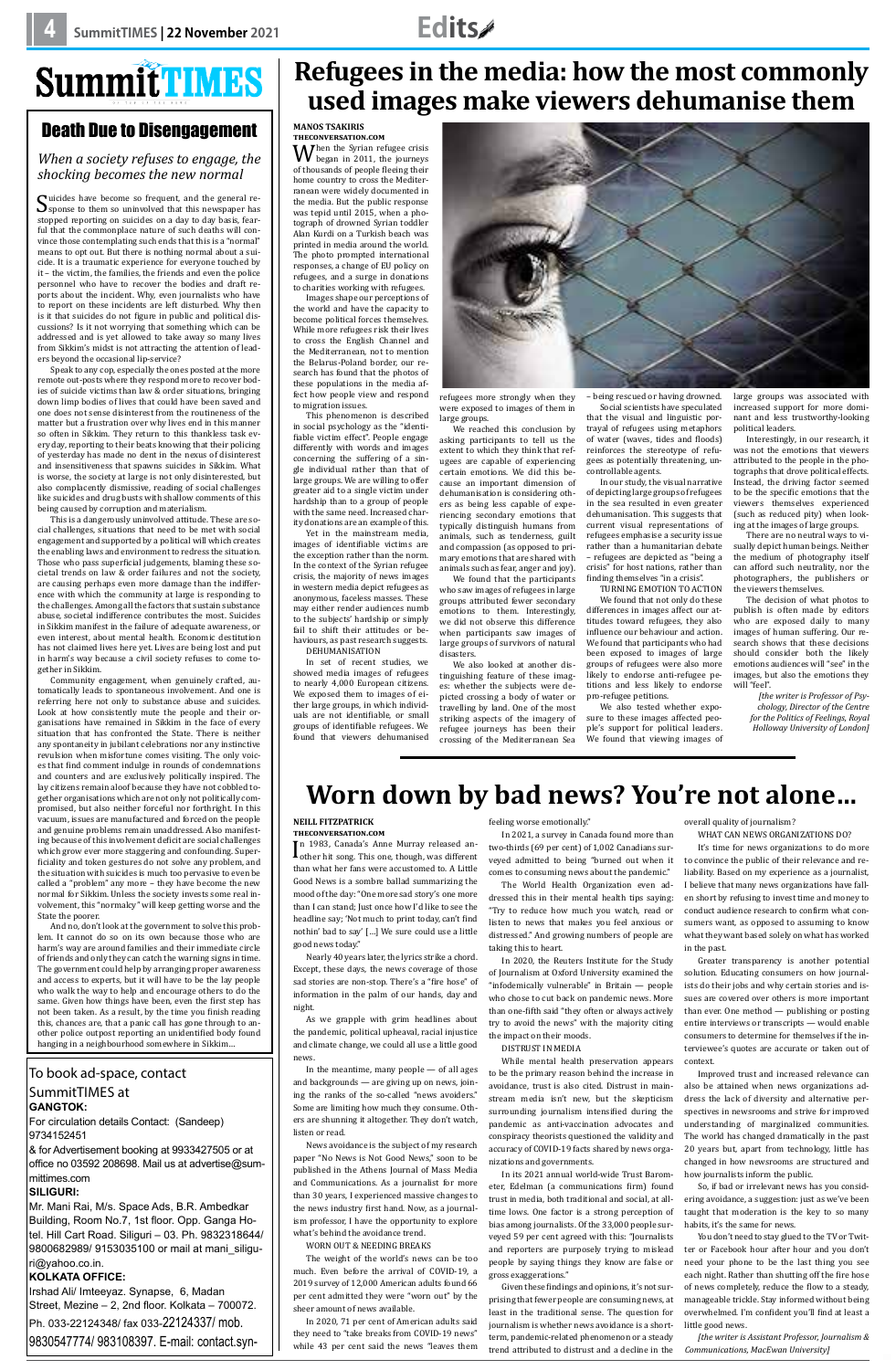# **Half of my heart belongs in India: Ban Ki-moon in book**

**New Delhi, Nov 21 (PTI)**: Former UN Secretary General Ban Ki-moon's first diplomatic posting was in India and he developed such a special connection that even 50 years later, he tells the Indian people that half of his "heart belongs in their country".

Ban also mentions in his autobiography that his three years in India was "such an exciting time in my life".

In "Resolved: Uniting Nations in a Divided World", published by HarperCollins India, Ban goes on to describe how he became a "man of peace" from a "child of war".

Born in 1944, just one year before the United Nations itself, Ban's earliest memories are haunted by the sound of bombs dropping on his Korean village and the sight of fires consuming what remained.

As a six-year-old boy, he fled with his family, trudging for miles in mud-soaked shoes, suffering from incessant hunger, and wondering how they would survive - until the United Nations rescued them. Young Ban grew up determined to repay this lifesaving generosity.

On his days in India, he writes: "India was my first diplomatic posting, and Soontaek (wife) and I arrived in Delhi in October 1972. I served there for almost three years, first as vice consul of the Korean Consulate General, and once a full diplomatic relationship was established between Korea and India in December 1973, I served as second secretary of the Korean Embassy."

dia's Shashi Tharoor was also a contender.<br>"Thailand's

His daughter Seon-yong was then just eight months old and his only son, Woo-hyun,



was born in India on October 30, 1974.

"I used to joke with Indian people that my balance sheet with India is perfect because my son was born in India and my youngest daughter, Hyunhee, is married to an Indian man. Even now, nearly fifty years later, I tell the Indian people that half of my heart belongs in their country," he writes.

He says his work in India was challenging but fascinating to a young diplomat.

"Our primary goal was to win full diplomatic recognition by India, a leader of the nonaligned group, which we did in December 1973. Koreans and many other diplomats felt that elevating consular relations to the ambassadorial level was a turning point in diplomatic relations. India was among the

largest non-aligned states that recognised both Koreas," he says.

Ban performed what has been called the "most impossible job on this earth" with a genuine belief in collective action and global transformation. Meeting challenges and resistance with a belief in the UN's mission of peace, development and human rights, Ban steered the United Nations through a volatile period that included the Arab Spring, nuclear pursuits in Iran and North Korea, the Ebola epidemic, and brutal new conflicts in Central Africa.

As Secretary General, he also forged global agreements to fight extreme poverty and address the climate crisis.

In the book, Ban also talks about his election to the top UN post in 2006, in which In-

"Thailand's candidate, Surakiart Sathirathi, was the only one that felt like a real rival to me at that time. Tharoor and (Sri Lankan diplomat Jayantha) Dhanapala did not have the strong support of their governments," he claims.

In the first two straw polls, an informal voting held at the 15-member UN Security Council to gauge support enjoyed by the candidates, Ban emerged victorious with Tharoor coming second.

"The results (of the first straw polls) exceeded my expectations. I was the latecomer, but I was now the frontrunner. The path to the UN secretary-general's thirty-eighth floor office began to glimmer into focus. But I could not get rid of the wor-

> people of the state, he said.<br>Union

ry that the negative vote had come from a permanent member of the Security Council. It was rumoured that Shashi Tharoor did not enjoy the Indian government's support, but the fact that he received 10 votes made me anxious," Ban recalls.

Union Education<br>Minister Dharmendra Dharmendra Pradhan said that the Kendriya Hindi Sansthan, Shillong Centre will cater to the needs of students wishing to learn Hindi from the states of Tripura, Mizoram and Meghalaya.

But he says the results of the third straw poll, conducted on September 28, were a disappointing surprise.

"I received only 13 'encourage' votes and one each for 'discourage' and 'no opinion expressed'. I could not understand what had happened. However, I was the only candidate who received more than the nine-vote minimum to win. The other candidates had lost votes: Shashi Tharoor had eight votes, losing two positive votes, and Surakiart, stung by his support of Thailand's recent military coup, received only five votes," he writes.

said.<br>The coronavirus death toll remained unchanged at 280 as no fresh fatality was registered, State Surveillance Officer Dr

Finally, he was elected to "what was widely known as the most impossible job on earth" and then re-elected to a second five-year term in June 2011.

In the book, Ban also hails India for "raising the bar" and providing the United Nation's first all-female Formed Police Unit (FPU) for service in 2007 in Liberia, which was then beginning to recover from a violent two-decade power struggle.

The sight of 125 women drilling in formation in peacekeeper blue was an electrifying role model in a country where women had paid heavily during back-to-back civil wars. During night patrols, the unit has deterred sexual violence and helped rebuild safety and confidence among the population," he writes.

# **Learning Hindi to give an edge to students: Meghalaya CM**

**Shillong, Nov 21 (PTI):**  Meghalaya Chief Minister Conrad K Sangma on Sunday urged the youth to give due importance to Hindi and said those learning the language would be in an advanta-





geous position.

The CM said this while inaugurating a Centre of the Kendriya Hindi Sansthan at Mawdiangdiang near here in presence of Union Education minister Dharmendra Pradhan.

He said many youth have taken to learning foreign languages such as Japanese, Italian or Spanish in the hope of getting attractive jobs in those countries.

If similar importance is given to learning Hindi one will be at an advantageous position, he said.

The chief minister said that unless we break the language barrier it will be very difficult to provide employment to the youth and added that for anyone from the North East region who wishes to work in the other economically developed states of the country knowing Hindi language will be helpful. I have studied in Del-

The meeting as-<br>sumed significance significance after Sarma and Meghalaya Chief Minister Conrad Sangma on November 16 for the first time ever jointly visited a disputed area between the two states and interacted with the local people.

hi and learnt Hindi and and colleges.

he said. expressed happiness in having the institution in the state and urged the youth to give due importance to Hindi.

could converse in the language when I go to Delhi and interact with ministers and officials. I find a different comfort level in communication, The North East is rich in languages, culture and heritage and we need to preserve this rich cultural heritage which is the identity of the people and many languages

The chief minister also said that as per the New Education Policy the local language should be encouraged in schools have become extinct, he

said.

modern technology to preserve this cultural heritage besides preserv-

and books.

ing its 50 years on January 21, 2022 and it would be befitting if the Garo and the Khasi language are included in the 8th Schedule.

Sangma said that there is a need to use ing them in documents He also said that Meghalaya will be celebrat-The people of the state have been working very hard for the inclusion of these two languages in the 8th Schedule and the Meghalaya assembly has also passed a resolution in this respect and if these languages are included in the 8th Schedule it would be a great gift for the

He said that language cannot be imposed on anyone but learning any language other than one's mother tongue is not harmful. India is a country rich

in biodiversity and every language spoken in this country is my mother tongue, he said.

Pradhan also added that in modern era technology can be leveraged upon to preserve and

promote this rich cultural biodiversity not only in the world but within the country itself.

He also said that the northeast is a storehouse of culture, good practices and knowledge and this should be shared with other regions of the country.

Meghalaya Education minister Lakhmen Rymbui said that language is very important and India is blessed with many languages and dialects especially in the northeast region.

He added that the institute will help the people of the region in learning and understanding Hindi in a better way.

He also said that Hindi can be used as the medium of communication alongside English and informed that the state government has trained teachers to help students have a basic knowledge of the Hindi language.

*3 new cases push Arunachal's COVID-19 tally to 55,246*



**Itanagar, Nov 21 (PTI):** Arunachal Pradesh's COVID-19 tally rose to 55,246 on Sunday as three more people tested positive for the infection, a senior health official

Lobsang Jampa said. northeastern state now has 43 active cases, while 54,923 people have recovered from the disease so far, including eight on Thursday, the official said.

The recovery rate among the COVID-19 patients in the state stood at 99.41 per cent.

The Capital Complex region comprising Itanagar, Naharlagun, Nirjuli and Banderdewa areas, and Tawang district have the highest number of active cases at 10 each, followed by East Siang (six) and West Kameng (four). The state has thus far tested 11,95,854 samples for COVID-19, including 342 on Saturday, the SSO said, adding that the positivity rate stood

at 0.87 per cent. State Immunisation Officer Dr Dimong Padung said that a total of

13,81,208 people have been inoculated thus far, including 5,007 on Saturday.

### **Police seize eight live bombs in Vaishali**

**(PTI):** Police seized eight live bombs from a village in Bihar's Vaishali district on Sunday, four days before panchayat polls in the area, an officer said.

**Vaishali, Nov 21**  who reached the spot soon on receipt of infor-

The bombs were seized from Javaj village under the jurisdiction of Mahnar police station and defused, he said.

two Northeastern states.<br>Though officials

mation. The police have started a thorough probe into the matter. The police are already on high alert in view of the coming panchayat polls in the

"These bombs were immediately defused by a team of local policemen Further investigation is on, he said, adding that some people are being questioned.

area. All live bombs were kept in a plastic bag", said Sub-Inspector Manoj Ku-

mar.

**Nagaland CM meets** 

**Himanta in Jorhat**

were tightlipped about the issues discussed in the closed-door meeting, sources said the duo spoke only on some "personal and political

issues".

Sarma, who tweeted to inform about the meeting at Circuit House where the press was not allowed, also did not share details of the discussion that lasted for about 15 minutes only. It was followed by break-

fast.

officials

**Jorhat (Assam), Nov**  a meeting with his **21 (PTI):** Assam Chief Nagaland counterpart Minister Himanta Biswa Neiphiu Rio at Jorhat Sarma and his Nagaland Circuit House. Both counterpart Neiphiu Rio the Chief Ministers dis-

"Glad to have met HCM Nagaland Sri @ Neiphiu\_Rio at Jorhat today, along with MP Sri @KamakhyaTasa. Discussed several issues of mutual interest in order to strengthen the age-old ties & bonhomie b/w

held a meeting on Sunday and discussed several issues affecting the cussed several issues of mutual interest," it said.

(between) two states. "We strive towards building an ever unit-

An official statelic Relations Cell gave details of his other

"Earlier in the morning, the Chief Minister (Sarma) held

A senior official said that the meeting was closed-door and nobody from the government was present

in it. discussed something personal, and some political issues. The inter-state border dispute between Assam and Nagaland was not discussed in it. No official issue was deliberated upon in the brief meeting," he added.

Addressing a joint press conference in Guwahati, Sarma and Sangma had said that Assam and Meghalaya are targeting to settle their longstanding inter-state border disputes at six locations out of 12 by the end of

this year. Assam shares a 512.1-km border with Nagaland, with whom it has the longest border

ed & stronger #North-East," Sarma tweeted. ment from the Assam Chief Minister's Pubremaining 86 detected during contact said. Odisha now has 2,327 active cases,

> dispute that began since the creation of the state in 1963.

# **Odisha logs 205 new COVID-19 cases, 2 more fatalities**

programmes in Jorhat district, but was silent about the particulars of the meeting between Sarma and Rio. The state has thus far conducted over 2.32 crore sample tests, including 50,233 on Saturday, for the infection and the positivity rate stands at 4.5 per cent. Over 1.43 crore people have received both doses of COVID vaccines,

**Bhubaneswar, Nov 21 (PTI):** Odisha on Sunday registered 205 new COVID-19 cases, 34 less than the previous day, with the tally rising to 10,47,003, a health department official said. Two fresh fatalities pushed the coronavirus death toll to 8,393, he said.

The daily count of COVID-19 cases in the coastal state remained above 200 for six consecutive days.

Forty-five children and adolescents are

among the new patients, the official said. The single-day positivity rate among people below 18 years of age was at 21.95 per cent, up from the previous day's 15.48 per cent.

The new cases were reported from 19 districts, while 11 others did not register any fresh infection in the last 24 hours, the official said.

Of the new cases, 119 were recorded in quarantine centres and the tracing, he said.

Khurda district, which comprises the state capital Bhubaneswar, reported the highest number of fresh cases at 107, followed by Sundargarh (22) and Cuttack (10).

The two new COVID fatalities were registered in Khurda, the official said.

Fifty-three other COVID-19 patients have so far died due to comorbidities, he

while 263 more people were cured of the disease on Saturday, taking the total number of recoveries to 10,36,230.

the official added.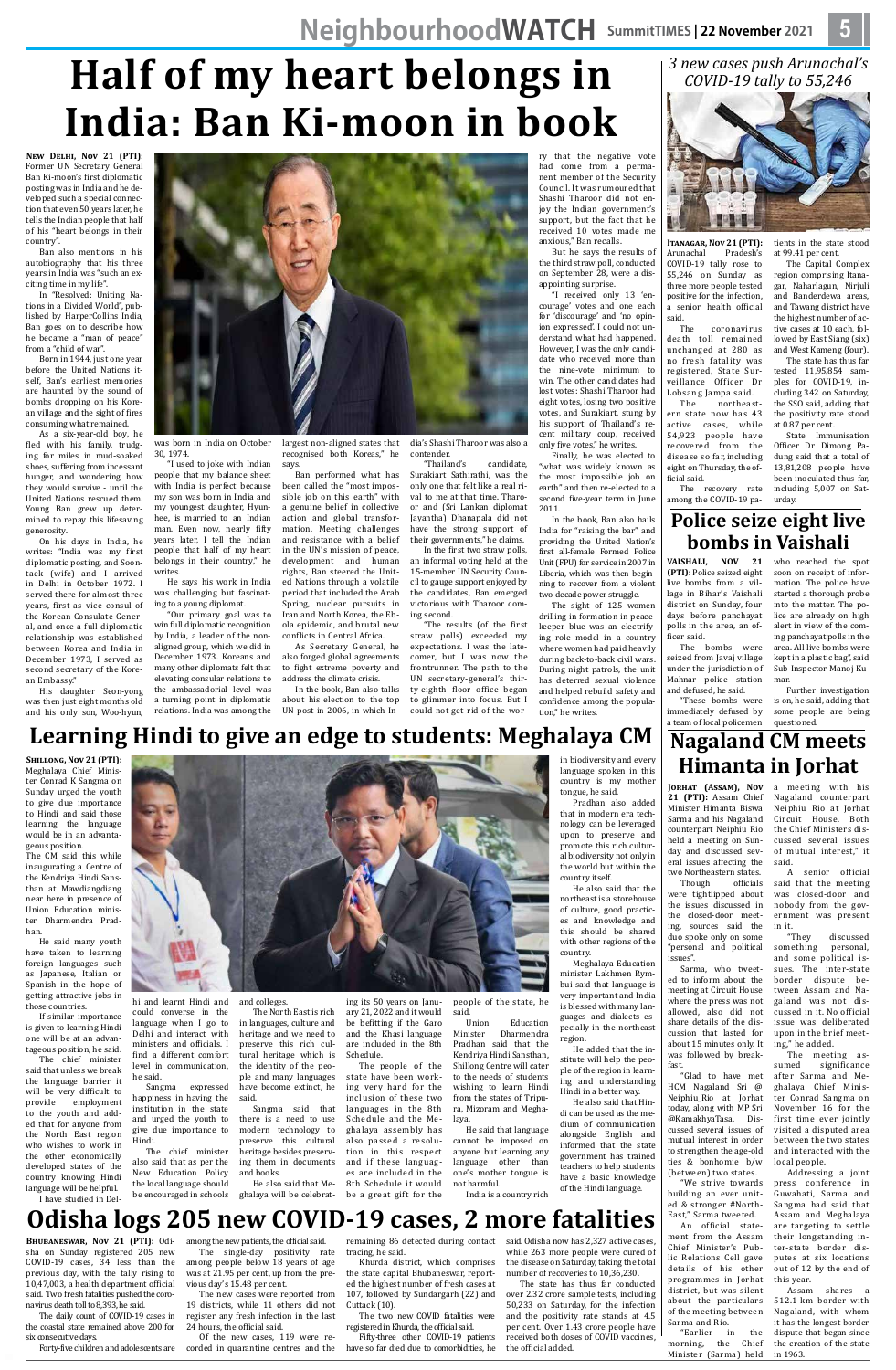# Mark Cavendish: 'I knew I could be top again'

### **Jonathan Liew**

LONDON, 21 NOV [THEGUARDIAN]: Mark Cavendish has just been out on his bike. He went out on his bike this morning, he'll be back out on his bike tomorrow morning, he went out on his bike this afternoon, and when training was over and he needed to get back to his hotel in order to do this interview, there was really only one method of transport that fitted the bill. The point – and admittedly, it's not a particularly earth-shattering one – is that he loves riding his bike. Anytime, anywhere, anyhow. It's his sanctuary, his freedom, his reason for being.

And so, while most of us conceive of professional cycling in terms of suffering – lung-busting sprints, brutal training rides, the tortuous mountain ascents of the Tour de France – Cavendish sees things differently. For all the sweat and pain he endures in the saddle, he knows from bitter experience that the real agony is not being able to ride at all.

Cavendish burst into our collective consciousness more than a decade ago, as the poster boy of British cycling's golden era. Whereas the likes of Sir Chris Hoy and Victoria Pendleton sought glory on the track, embracing a world of marginal gains, body-fat callipers and ultra-sensitive stopwatches, Cavendish opted for the romance of the road, winning classic races, such as Milan-San Remo in 2009 and the world championships in 2011. But his most cherished triumphs came in the Tour de France, the world's most prestigious cycling race, where he won an astonishing 30 stages between 2008 and 2016. "In the past, I felt like I could choose to win," he says now from his hotel room in Belgium, with just a hint of wistful yearning. "We were that dominant."

All of this on its own was enough to anoint him as one of the greatest sprinters of all time, and certainly one of Britain's greatest cyclists ever. And as his career went into sharp decline from 2017 onwards, it felt as though the story of Mark Cavendish had already been written, the journey complete.

But Cavendish had other ideas. This summer, at the age of 36, he returned to the Tour in the unlikeliest of circumstances, winning four more stages to draw him level with the record of 34 set by

done. But now people say thank Thakes people worse. you'. Thank you for what? Fucking hell. I'm proper touched by that."

the context of a debilitating illness, a crippling bout of clinical depression, a public that had written him off and a sport that had largely forsaken him, it should probably go down as one of the most remarkable sporting comebacks of our time.

The first time I met Cavendish was in Copenhagen in 2011, on the eve of the men's world championship road race. Back then, the boy racer had the world at his feet. Sponsors were forming an orderly line at his door. He was destined to be one of the stars of the impending London Olympics. And yet the man at the centre of this maelstrom was still essentially a boy from the Isle of Man: honed and hot-housed in British Cycling's centre of excellence in Manchester, unaccustomed to fame, bewildered by all the attention he seemed to be attracting. Around that time it was common to hear the sentiment – from people who barely knew him – that Cavendish was a supreme bike rider, but not necessarily the sort of guy you wanted to spend too much time with.

"Imagine me as a 20-year-old," he points out. "No media training, institutionalised, just thrust into the spotlight. But as a person, I've definitely grown up. I've got kids, I've got a wife, that just changes you. And I've seen the opposite side of the life spectrum. It makes you appreciate what you have."

Some things haven't changed: the devilish smile, the deeply analytical mind, the sincere attempt to give an honest question an honest answer, an extremely low tolerance for bullshit. But in the way that time and tide soften us all, so it has been with Cavendish's occasionally spiky public persona. He's a family man now, married to the model and author Peta Todd, with four children and a strong sense of responsibility not just to his loved ones but to the sport to which he has dedicated his life. His success this year was greeted not with a grudging respect, but with an outpouring of genuine affection from cycling aficionados and casual fans alike: the crowning triumph of an athlete who has walked through hell and come out the other side.

You get the sense that even at his advanced years, Cavendish still feels vaguely bemused by all this. "It's hard, because I wasn't expecting anything," he said of the reaction to his Tour success. "So when

Merckx. The bare facts of this are much more personable. My whole is massively damaging. It doesn't

Part of the reason Cavendish's tale strikes a chord with so many people is that he has had to battle through the same demons many of us face: ill health, self-doubt, the nagging sensation that on some level, the good times have gone. "The process of coming back, from not being able to walk to the bathroom, not being able to climb stairs, to going back to the Tour de France: everything leading up to this year makes a mountain stage piss easy, I tell you," he says with a chuckle. "You learn what actual suffering is."

But we should probably start at the beginning. And for Cavendish the beginning of this particular story comes in early 2017, when he started feeling an uncharacteristic fatigue while training. He was diagnosed with Epstein-Barr virus, one of the causes of glandular fever, which left him bedridden for weeks on end.

the legendary Belgian cyclist Eddy Mit came, it was beautiful. It feels sow mindset of thinking it's an excuse  $\,$  all, the team already had a core Mit years seemed to lift off me."  $\,$ €40,000. He had to find his own crying," he writes. "Everything sponsor. And, most crucially of that had happened in the last of accomplished sprinters, led by Three more wins follow, drawing Most of all, he remembers the wins. That first win, a bunch sprint into the Breton town of Fougères on day four, reduces him to tears. "It was like a weight had gone and I couldn't stop

impressive enough. But set against career, people have said 'well just not help people get better. It the talented Irishman Sam Ben-him level with Merckx's record, With time running out to secure a contract for the 2021 season, his old team Deceunick Quick-Step threw him a lifeline, although it came with a few catches. He would be on a minimum-wage salary of about

"Some people never get better," he says matter of factly. "I'd say it was two or three years before I didn't think about it any more. It's a coward illness. It comes when you're stressed or run down."

And Cavendish was both. The pressure of staying at the top after years of frictionless dominance was beginning to take its toll. To make matters worse, his condition was misdiagnosed for months. "I was told I was medically all right to train again," he says. "And I wasn't. I still had Epstein-Barr in my system and the only thing that's proven to help is rest, pure rest. And I was doing the opposite, because I was told by medical professionals that I was fine. And then I stopped eating because then you have to get lighter, and it starts to mess with you. I developed clinical depression."

And so began the next challenge. As a young cyclist, Cavendish had always scoffed at sportspeople who cited mental health concerns as an excuse for underperformance. Now, barricaded in his Essex home, the walls began closing in. "Before I had depression, I was one of those people who didn't take mental health seriously," he says. "I really thought it was an excuse. Snap out of it, what's wrong with you? That's why I feel passionately about talking about it now. It was karma that I got it. That

out on your own. The world's your oyster. That feeling is why I started it. And I still get that feeling.'

LONDON, 21 NOV **[theGuardian]**: Manchester United have confirmed the departure of Ole Gunnar Solskjaer and said they are looking to appoint an interim manager to the end of the season.

Every sufferer of mental health issues experiences them in a different way. For some it's an intense, overpowering sadness, or a sort of chronic lethargy. For others it's a form of paralysis, of constant external judgment. For Cavendish, depression expressed itself as a kind of photographic negative. "It's nuts how fragile you get, how illogical," he remembers. "You don't think logically. You're not in control. It's not like you don't care. You don't care enough to think you don't care. There's nothing. It's empty. I cannot put it into a visual image, because it's the opposite of any visual image you can get. My family life suffered, my career suffered. I was struggling to get a contract. The kids were too young to understand, but it was hard for Peta, to be sure."

While Cavendish's life off the bike was falling apart, his career on it was taking a similar turn. In the 2019 season, for the first time in 16 years, he didn't win a single race. He didn't even make it to the start line for that year's Tour de France, left out from his Dimension Data team after a bitter disagreement with manager Doug Ryder. For a rider widely considered one of the legends of the sport, it was a cruel lesson in the brutality of professional cycling, an unsentimental game in which you are only as valuable as your next prize cheque.

"Yeah, it's horrible," he says. "It broke my heart how many despicable people are in this sport. And just the world in general."

By the end of 2020, it looked like Cavendish had finally run out of road. His new team Bahrain-McLaren decided not to renew his contract. Once again, he ended the year without a win. Even his most ardent supporters had given up hope and were now quietly urging him to walk away and leave his legacy intact. The phone stopped ringing. "People still wished me well, but they became fewer and fewer," he says. "That was the hardest thing."

nett. Cavendish would have to although he misses the chance make do on a diet of smaller races in far-flung places, travelling on low-cost airlines and staying in budget hotels: no red carpet, no star billing, certainly no Tour de France.

Cavendish didn't mind. After all, he was just happy to be back on his bike. "No matter what position I've been in, I was always the rider who they could call up and I would race," he says. Gradually, he began to show some flickers of his old form. He won a few stages at the Tour of Turkey, his first wins in three years, and rode well at the Tour of Belgium. Still, it was only Turkey and Belgium. He still hadn't beaten anyone of note. And even when a knee injury to Bennett allowed Cavendish an unexpected shot at the Tour de France, nobody seriously expected him to do very much. Well, almost nobody. "I knew I was back," he says. "I felt like the old me. I knew I could be top again."

When you're a sprinter, there are maybe six or seven days of the Tour when the course is flat enough for you to realistically win the stage. The rest of the time you're simply surviving, hauling yourself up seemingly endless mountain climbs in the Alps and Pyrenees, trying to stay within the strict time limit. (Finish too far behind the race winner and you're out of the race, as Cavendish himself discovered in 2018.) "It's just suffering," he says. "It's horrible. There's no reward except the chance to do it again the next day."

Those passages are perhaps the most harrowing parts of Cavendish's new book, Tour de Force, which chronicles his comeback Tour in unstinting, granular detail. The most interesting are when he takes us into the middle of the professional peloton, its rivalries and tactics, the stress and the shoves and the ever-present threat of a disastrous crash. Cavendish has a freakish memory for detail bordering on the photographic. He still remembers every kink in the road, every bottleneck, the ideal line to take around every French roundabout.

to break it on the last day in Paris when he is narrowly beaten on the Champs-Elysées.

If there was a breathtaking efficiency to Cavendish's early career, the ruthless raw speed of a man simply too good for the field, then there was a certain fairytale quality to his comeback: one of the feelgood stories in an otherwise grim year for humanity. Luck played its part; it always does. But equally, he points out: "I knew how sick I'd been. I knew where I had to come back from. I signed for minimum wage, found a sponsor for the team. That's not the stars aligning. That's me moving the stars into the right position."

For the first time in a while Cavendish found himself not simply admired but loved, not that it really mattered to him either way. "To be liked or disliked is irrelevant," he says. "In sport you have a character, a style, but it doesn't translate to what you do as a person. You can fake it, and a lot of riders do. They play super-nice but they're actually assholes. I'd rather be the other way round. I'd rather be proud of the guy I see in the mirror than the guy I see on TV."

Cavendish thought about retiring at the end of the season, but he's decided to push on for now, while the body still feels good, while there are still races out there to be won. Does beating Merckx's record mean anything to him? "Nah," he scoffs, and you believe him. Records, the cold accumulation of numbers and statistics, have never really moved him. Grievance – whether real or imagined – no longer acts as a source of fuel. "I've lost the desire to prove people wrong," he says. His historical legacy, which always used to motivate him, has pretty much been secured: "in terms of what I can physically do on a bike, there's nothing more I can do."

So why does he keep doing it? Well, it all comes back to the bike. The thrill of pure speed. The promise of the open road and the wind against his face. "It's the freedom," he explains. "You're not confined by an arena. You don't have to go to a training venue. There's no tee-time. You can leave your front door at what time you want and go for as long as you want, the speed you want, the distance you want. You can go out with someone or go

## **Manchester United confirm Solskjær exit and target interim for rest of season**

Solskjær's fate was sealed at an emergency board meeting on Saturday night after the team's 4-1 defeat at Watford.

United said: "Ole will always be a legend at Manchester United and it is with regret that we have reached this difficult decision. While the past few weeks have been disappointing, they should not obscure all the work he has done over the past three years to rebuild the foundations for long-term success.

"Ole leaves with our sincerest thanks for his tireless efforts as manager and our very best wishes for the future. His place in the club's history will always be secure, not just for his story as a player, but as a great man and a manager who gave us many great moments. He will forever be wel-

come back at Old Trafford as part of the Manchester United family.

now take charge of the team for forthcoming games, while the club looks to appoint an interim manager to the end of the season."

Mauricio Pochettino, the Paris Saint-Germain manager, could be a can-

summer. He was coveted by United during his tenure at Tottenham but the timing was never right for him. He has, though, never played down the prospect of being interested in United and it is understood he would not do so now.

"Michael Carrick will a game more than their closest challengers, Pochettino has been heavily

PSG, who have no desire to change manager mid-season, activated a one-year option on Pochettino's contract over the summer after he was linked with an emotional return to Spurs. His deal runs to June 2023 but an agreement allowing him to leave could be possible at the end of this

Despite PSG being 13 points clear at the top of

campaign. Ligue 1, having played

didate to take over in the allowed to continue despite a 5-0 hammering by Liverpool and a meek 2-0 reverse against Manchester City, but the loss at Vicarage Road was a step too far for the club's owners. had earned the right to

criticised for his team's performances. He said last Wednesday in an interview given to newspapers including the Observer that he was still living in a hotel in Paris,

with his wife, Karina, remaining in the family home in London. Solskjær had been

They felt Solskjær

be given a final chance to turn things around after the most recent international break but concluded change was needed after the desired reaction was not seen at Watford.<br>Solskjær's assistants Solskjær's Mike Phelan and Kieran McKenna are staying at the club.

United's minimum target is to qualify for the Champions League. The team are well off the title pace despite the summer

signings of Jadon Sancho, Cristiano Ronaldo and Raphaël Varane, who has barely played since early October because of injury, and are six points from fourth place.

Five goals let in against Liverpool followed two conceded in the comeback Champions League win over Atalanta and four at Leicester, raising serious questions about Solskjær's coaching. Although a rare clean sheet was then achieved in the win at Spurs, the failure to beat Atalanta or Manchester City in the following two

games put him in a pre-

carious position. Solskjær took over in December 2018, initially on a caretaker basis, and last season the team finished second in the league and as runners-up in the Europa League.

United's board spent time discussing Solskjær's future after the defeat by Liverpool and stood by him after shows of support from Sir Alex Ferguson and the directors Ed Woodward and Richard Arnold.

# Ronaldo is the biggest problem for Manchester United's next manager

**Jonathan Wilson** LONDON, 21 Nov [THEGUARDIAN]: So, what next? Ole Gunnar Solskjær has gone, and with him perhaps Manchester United's most visible problem, but a sentimental appointment wasn't the only issue holding the club back. United are

institutionally dysfunctional and it will take more than a change of personnel in the dugout to change that.

Solskjær was a fine appointment as caretaker, perhaps the last good decision Ed Woodward made as United CEO. The return of a popular club legend, the sunshine man whose rays of decency could dispel the acrimony of the latter days of José Mourinho's reign, made sense. The problem was that rather than waiting until his shortterm contract expired, Woodward gave him the

job on a permanent basis. Even by the end of that season, as United won only two of their final 12 games, it was apparent a mistake had been made. Solskjær's teams lacked the sophis-

ticated organisation that differentiates the very best from the rest. The board could have made an assessment with the benefit of as much evidence as possible; instead they allowed themselves to be carried by emotion.

That lack of organisation was never resolved. Solskjær could set up a team to defend deep and strike on the break, which brought a

series of notable results in big games, but they struggled to break down well-organised defences. Of course, when you have a squad as loaded with talent as United's, you will score goals most of the time, but the draw at West Brom, the home defeat by Sheffield United, and perhaps most especially the draw against Villarreal in the Europa League final were indictments.

This season, the flaw was compounded by the signing of Cristiano Ronaldo, another nostalgia-driven investment, another reminder that United as a club see themselves as being less

about the production of effective football than saleable content. This is a squad put together less for utility than celebrity.

Suddenly it was no longer possible to sit deep and counter because there was a chugging goal-machine who had to be selected up front. With a great midfield, as Real Madrid showed with Casemiro, Luka Modric and Toni Kroos, it is (just about) possible to compensate for Ronaldo and his unwillingness or inability to press. Scott McTominay, Fred and Nemanja Matic do not constitute a great midfield.

The inertia of the United directors, their hope that everything would somehow come good, that a functioning team could somehow be constructed out of some famous people and some 1990s memes, means they have missed out on the best available candidate, Antonio Conte going the way of Thomas Tuchel and Mauricio Pochettino (when he joined<br>Paris Saint-Germain). Saint-Germain). United's statement said

they will appoint an interim manager until the end of the season. But then who? Zinedine Zidane, Pochettino, Brendan Rodgers, Julen Lopetegui? Would Laurent Blanc be up for it? Could Ralf Rangnick be persuaded to leave Lokomotiv Moscow and take over as sporting director?

And that is probably the biggest issue. The United board might not be so susceptible to each passing tide if there were somebody there who grasped modern football. The most damaging aspect of the Solskjær appointment was probably that it meant plans for a high-profile sporting director were shelved. John Murtough was appointed as football director in March but his visible impact has been minimal. With a figure who could guide the overall outlook there might be a coherence to signings, rather than a series of half-baked<br>half-theories vaguely half-theories pursued before the allure of nostalgia and glamour takes over again.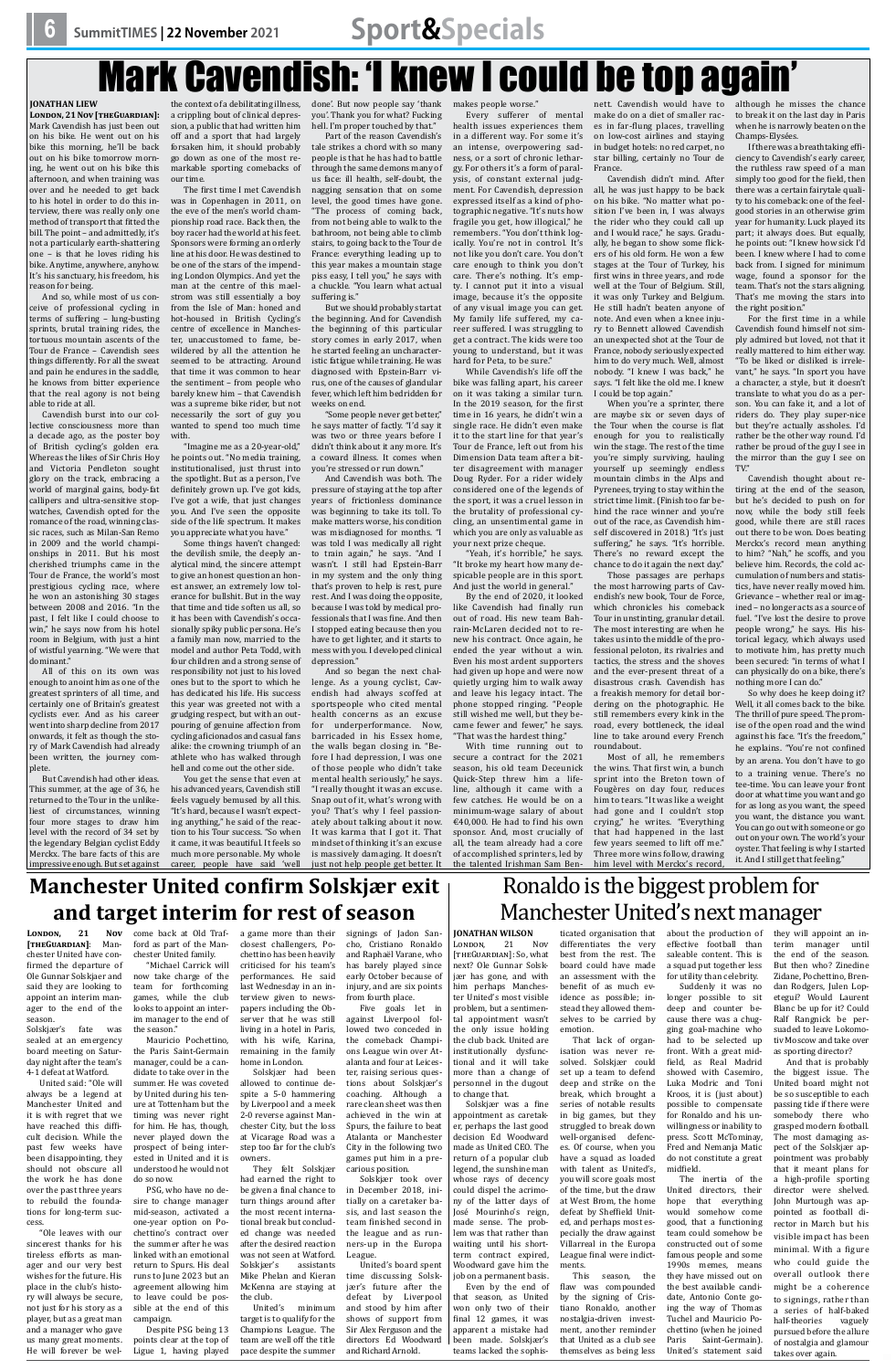# **Canada's 'crying shame': The fields full of children's bones**

### **Brandi Morin**

SASKATCHEWAN, 21 NOV [ALJA**zeera]:** On a windy, mid-September morning in the middle of Saskatchewan's picturesque Qu'Appelle Valley, Barry Kennedy, 62, stares tearfully at a field full of bones.

It contains the unmarked graves of First Nations children who died at the former Marieval Indian Residential School that once stood just metres east of the burial ground.

Barry, a member of Carry the Kettle First Nation, attended the Canadian government-funded and Catholic Church-administered school from the age of five to 11.

In June, the Cowessess First Nation announced that 751 unmarked graves – believed to be of both children and adults – had been found at the site.

Barry calls it "a crying shame". "We were never believed … Now, I think Canadian society is heart-

broken that all these atrocities happened on their behalf." Marieval was one of 139 Indian

Residential Schools attended by an estimated 150,000 First Nations, Inuit and Metis (mixed race) children in Canada. The first school opened in 1831 and the last one closed in 1996. The institutions – intended to erode Indigenous culture, language and family and community ties – were notorious for the neglect and abuse of the children who were forced to attend them. Thousands of Indigenous children died at the schools, with the Truth and Reconciliation Commission (TRC) of Canada conservatively estimating between 4,000 to 6,000 deaths.

In 2009, the Canadian government turned down requests from the TRC for \$1.5 million in funding to help identify the locations of burial sites of children at the former residential schools.

So some First Nations communities began using their own resources to hire specialists operating ground-penetrating radar to find the graves. At the end of May, Tk'emlúps te Secwépemc First Nation was the first to announce it had uncovered the remains of 215 children buried at the former Kamloops Indian Residential School in British Columbia.

Soon, more reports emerged of children's remains being found near former residential schools across the country, while other First Nations continue to search for their lost children.

THE DAY THEY CAME

Barry remembers the day they came for him and his sisters. He was five years old.

It was an autumn morning and he was at home in the cabin where he lived with his parents and seven siblings when all hell suddenly broke loose.

The first thing he heard was his father shouting. Then, he saw them in the doorway – the Indian agent (a representative of the Canadian government on the reservation), a police officer, a priest and some others from the residential school.

His mother gathered the children and took them to a bedroom, telling them not to come out.

"She left and then all of this screaming took place. I don't even

the screaming and crying from my mother," he says.

His parents were fighting to protect their children. But it was no use.

"My parents went to residential school. There was a reason for those screams because my mother knew what we were in for. There was no choice in the matter whatsoever. They had to, or they were going to jail."

Barry shakes his head as his face turns red with anger. He doesn't even remember saying goodbye to his parents.

'PREDATORS, PLAIN AND SIM-PLE'

Along with three of his sisters, he was dragged to a waiting vehicle and thrown onto the backseat. He says it felt like the longest drive of his life. He had no idea then where he was going or why.

"We were all crying and huddled up together trying to console one another, trying to hide behind one another," he says.

When they finally pulled up near a large brick building that resembled a cathedral, Barry's sisters were removed from the vehicle. They would be staying in the school's girls' residence. He was driven on to the boys' quarters, where a priest pulled him out of the car.

He was overcome with fear, he says, and tried to run away. But he was caught by the scruff of his neck and sent to line up with other boys for processing. He was stripped and deloused, his head was shaven and he was forced into a cold shower by pale-faced women dressed in black from head to toe. "Someone was grabbing you, kicking you during this process," he says.

remember the words, I just heard ing the clergy during church services. A priest took him and some other altar boys to a spot behind the church. There, they saw a small figure wrapped in white cloth beside a freshly dug grave.

Then he was given some bedding and clothes and sent to a large room lined with cots.

That night, as he slept alongside 100 or so other boys, he heard strange sounds. He understood then that monsters lurked in the dark. He soon discovered who those monsters were.

Staff known as "night-keepers" were assigned to watch over the children as they slept. "When that door would open and the light would cast upon the dorm, you could hear the whimpering begin," he says. The night-keepers would prowl the rows of beds and molest the children.

"I'll never forget the smell," he says, choking up. Boys would soil their underwear out of fear, he explains. Others would do it on purpose to try to deter their molesters from abusing them that night. For the six years that he was there, Barry was regularly molested. There are tears in his eyes and anger in his voice as he says, "They were predators, plain and simple." 'INTRODUCED TO DEATH' As he walks through the field of graves now dotted with rows of solar lamps and the teddy bears and colourful plastic flowers brought by mourners over the past few months, another traumatic memory resurfaces.

He was eight years old when he was woken early one morning and told to put on the robes he wore when working as an altar boy, help-

"We were forced to assist in performing the last rights to an individual." He pauses to point at a spot in the distance. "It was over there somewhere … I don't know whether it was a boy or a girl because they were just wrapped in cloth. That was the first time I was introduced … to death," he says.

When the first announcement came about the unmarked graves at Kamloops Indian Residential School, it hit Kennedy hard. Then, just a few weeks later, the bodies were discovered at Marieval.

As a survivor, Barry is used to processing difficult emotions. But that doesn't make it any easier, and sometimes, he says, he just shuts down.

"I know after today, I'll probably just like get real tired. My body gets real sore. I just prefer to be alone. And I stay at home for a few days. My wife is good, she notices, and she helps me," he says.

'HOW DO YOU FORGIVE?'

because I knew that it would be the kind of change that needed to happen. We needed to be able to walk in both worlds in a strong way."

There was a time when the trauma would overwhelm him and he'd turn to alcohol to disassociate from the hauntings of his past. His mother and stepfather would pray for him patiently from afar, he says. He credits them with guiding him back to his Anishinaabe way of life and credits his culture with saving him from a life of hardship.

Barry went on to become a father of nine and to serve two terms as the Chief of Carry the Kettle First Nation.

"A lot of people don't make it out alive with their trauma," he reflects. "Me, I walk a fine line."

These days, that fine line is between healing the past and living in the present. Part of that involves working towards forgiveness, but it isn't easy.

"How do you forgive?" he asks. "If someone can tell me how then please do! How can you reconcile this? It was done to us, to children!

"This truth needs to get out. There are some Canadians that say, 'Oh, why don't you guys quit crying?' That's the biggest insult of it," he adds.

He hopes survivors are given the opportunity to continue to educate others about residential schools and their repercussions. "To give guidance to ensure that it doesn't happen again. Things just need to be made right. Who better to right the wrongs, to tell them than the people that actually survived?"

#### 'NO INDIANS ALLOWED'

To the west across the prairie landscape, at the threshold of the Rocky Mountains in Calgary, Alberta, 79-year-old Ursuline Redwood, another survivor of Merieval, shares her story for the first time.

For her, forgiveness was an escape from a prison of pain and the captors who stole her from her parents when she was a child.

She remembers her spirit breaking as her braids were cut off on her first day at the school.

softly as her hands shake.

"I was traumatised because I was just like a zombie and doing whatever they were telling me to do." Although she didn't understand

why she was being mistreated, it wasn't her first experience of racism.

She recalls how, when she was five years old, she had joined her parents on a shopping trip to a town near Cowessness. She had needed the toilet, so her mother took her to a public outhouse behind a store. But then she stopped suddenly to read a wooden board with black writing on it.

"And my mother just said, 'We can't go in there.'"

She remembers feeling confused. "I couldn't forget that. I can see the writing to this day even though I didn't know what it meant at the time. It said, 'No Indians Allowed'."

In the end, her mother took her to use the toilet in a Chinese restaurant that was "always good to the Native people".

'FEAR AND MISTRUST'

When, during the summer, she heard about the remains of children being discovered across Canada, she spent time alone to grieve. She felt heavy, she says, and had to stop herself from falling apart.

"You know, I pushed a lot of stuff out of my mind," she reflects, before falling quiet for a moment. She takes a deep breath and cries.

Eventually, she describes how she woke one morning in the dorm at Marieval she shared with dozens of other girls, including her cousin, Joanie, who slept in the bed next to hers. Their beds were so close that if they reached out in the night they could touch each other.

"I was very scared," she says, sis. The nuns never offered her any medical care, she says.

> deployment comes after days of unrest with protesters gathering in several towns in defiance of an overnight curfew imposed to quell the violence. "The night was very turbulent," a police source told the AFP news agency. The security forces recorded "some 20 incidents of looting or attempted robbery" in the seaside towns of Pointea-Pitre and Le Gosier, including at a jewellery shop, a bank, a betting shop and a shopping centre, the source said.

"She was around nine or 10," she says of Joanie. "The nun would come around with this really loud clapper in her hand. If you didn't wake up with that clapper then she'd get a bell and she'd ring it really hard … I remember my cousin wouldn't get up. I was pushing her and telling her, 'Get up. Get up.'"

Ursuline assumed Joanie wasn't feeling well. She went to the bathroom to wash. When she came back, Joanie was still in her bed.

"There was a nun there. And she got another nun and they were both standing there and they told me, 'Take your clothes and go dress in the bathroom,'" she says.

She knew that if she didn't obey their orders she would be beaten with a strap or endure some other form of punishment.

"It was always fear

trust and I never expected love or understanding from them. I just thought, you know, they were all cold-hearted people because they never showed emotion," Ursuline reflects.

That day, as she attended her lessons, went to church and completed her chores, she thought that her cousin must have been very ill.

"I found out, later on, she was dead," she says, her voice breaking.

Ursuline was never told what had happened to her, but she remembers that she had a cough in the days before she died and suspects it might have been tuberculo-

That night, and the nights that followed, she was terrified to sleep next to her cousin's empty bed.

"Can you imagine how I felt going to sleep that night? I remember I used to cover my head with the blankets because I was afraid and I wasn't old enough to understand," she says.

She never learned what happened to Joanie's body. "She could be buried somewhere there," she says, her shoulders dropping.

'THE HURT WILL ALWAYS BE THERE'

Ursuline pledged to stay away from her home reserve, Cowessness First Nation, for as long as she could. In fact, she left there 36 years ago with her children, fleeing an abusive relationship.

She enrolled in college, earned a social work diploma and started working with troubled Indigenous youth. Helping others helped her to heal, she says.

"I think I was healing along with those kids," she says with a smile.

Her son, Kirby Redwood, 56, admires his mothers' courage and devotion to working to stop the cycle of trauma. But he felt her uneasiness growing up, he says. She toiled through a lot of ugliness that affected his generation, as well.

Kirby followed in his mother's footsteps, becoming a social worker himself. He is now the CEO of Miskanawah Community Services Association, an Indigenous-led social services agency in Calgary.

"It was years. Years even for me to heal from intergenerational trauma. But you know, everyone always attributes the trauma to residential schools, but it's the whole colonial violence, too," he explains, his long braided hair a symbol of his culture that was banned in the residential schools.

Kirby has multiple degrees and is a well-respected leader in his field. But it wasn't always this way. Learning to navigate the white man's education system was daunting at first,

he says. "There'd be times where I was sitting in class learning and I was having a complete panic attack, wondering what am I doing here? I don't belong here. I'm stupid. I must be the dumbest person here in this class."

He returned to his culture for help, which he says empowered him to excel.

"Another one of the ways that I healed was formal education

Ursuline points out that the road to healing isn't easy but turning back to Indigenous culture helps.

"You know the hurt will always be there and the memories, but I'm a forgiving person," she says. "There is hope. Stay connected to your culture and elders and learn as much you can about your heritage. Mostly your language because that's something a lot of us lost."

## **COVID protests in Netherlands turn violent for a second night**

**Amsterdam, 21 Nov [alJazeera]:** Five police officers were injured in the Netherlands and at least 40 people were arrested across three provinces as violent protests against COVID restrictions continued for a second night.

Officers in riot gear charged groups of demonstrators in The Hague late on Saturday night, with protesters pelting police with stones and fireworks, while a water cannon was used to put out a pile of blazing bicycles at a busy intersection. Five officers were hurt in The Hague, one of them seriously, a police statement said. Police carried out charges on horseback and arrested 19 people, one of them for throwing a rock through the windshield of a passing ambulance.

Another 13 arrests were reported by police in two towns in the southern province of Limburg, while disturbances were also reported in the northern province of Flevoland. Eight people were arrested in the town of Urk, where a COVID-19 testing station was torched earlier this year.

Meanwhile, angry fans disrupted two football matches being played behind closed doors because of coronavirus rules, according to Dutch media.

The first division matches in the western city of Alkmaar and the eastern city of Almelo, between AZ-NEC and Heracles-Fortuna Sittard had to be stopped for several minutes, Dutch media said.

The unrest came a day after police opened fire on protesters in Rotterdam amid what the port city's mayor called "an orgy of violence" that broke out at a protest against COVID-19 restrictions.

At least three people were wounded and 51 arrested in Rotterdam.

It was one of the worst outbreaks of violence in the Netherlands since coronavirus measures were first imposed last year. In January, rioters also attacked police and set fires on the streets of Rotterdam after a curfew came into force.

Justice Minister Ferd Grapperhaus condemned the events.

"The riots and extreme violence against police officers, riot police and firefighters last night in Rotterdam are disgusting to see," he said in a statement.

"Protesting is a great right in our society, but what we saw last night is simply criminal behaviour. It has nothing to do with demonstrating," he added.

An independent investigation into the shootings by police was opened, as is the case whenever Dutch police use their weapons.

The Netherlands reimposed some lockdown measures last

weekend for an initial three weeks in an effort to slow a resurgence of coronavirus contagion, but daily infections have remained at their highest levels since the start of the pandemic.

The Dutch government is now planning to ban unvaccinated people from entering some venues, the so-called 2G option.

In The Hague on Saturday, a pizza shop owner told the AFP news agency that police had dragged several people out of his shop, smashed the glass in its front door and hit him on the head for "no reason".

"These people out here are protesting about 2G and the lockdown," Ferdi Yilmaz said. "They are angry about it."

AFP correspondents reported seeing police arrest sever-

al people in the working-class Schilderswijk neighbourhood of The Hague, with plainclothes officers at one point dragging a woman out of a car.

In a statement, The Hague police said the five injured officers included one who was taken to hospital suffering concussion and two others who suffered hearing damage from loud fireworks.

A rock thrown by rioters smashed the window of a passing ambulance carrying a patient, they said.

Earlier on Saturday, peaceful protests involving thousands of people opposed to the coronavirus curbs took place in several cities.

In Amsterdam, several thousand protesters showed up for a march around the city's central Dam square, despite one group having cancelled their rally because of the previous night's violence.

The march remained peaceful, monitored by a heavy police presence.

Another thousand marched through the southern city of Breda near the Belgian border, carrying banners with slogans such as "No Lockdown".

Organisers said they opposed Prime Minister Mark Rutte's plans to exclude the unvaccinated from bars and restaurants.

"People want to live, that's why we're here," said organiser Joost Eras.

But "we're not rioters. We come in peace," he said.

Around him, the mood was festive, with some protesters dancing behind floats carrying DJs, dubbed "party buses".

*France to send special forces to Guadeloupe after looting, arson*

**Paris, 21 Nov [AFP]:**  France is sending dozens of special forces to restore order in the Caribbean island of Guadeloupe following rioting, looting, and gunfire directed at police officers during protests against COVID-19 measures.

Speaking to reporters on Saturday, French Interior Minister Gerald Darmanin said France will send about 50 members of the GIGN and RAID elite tactical forces of the gendarmerie and police to the overseas territory, where stores have been looted, shots fired at police, and 31 people were arrested overnight.

The extra forces will increase the number of police and gendarmes available in Guadeloupe to 2,250, Darmanin said.

"The first message is that the state will stand firm," he said.

Darmanin said following an emergency meeting Saturday in Paris that "some shots have been fired against police officers" in Guadeloupe and there has been looting. Videos posted on social media showed that street equipment, cars and some buildings have been set on fire. French media said several buildings in the city center of Pointe-a-Pitre, the island's largest city, have been destroyed.

In the town of Saint-Francois to the east, "gendarmes coming out of the station were threatened by blazing projectiles". "Firearms were used against police forces in four different areas" across the island, the source added, with one officer slightly wounded after a stone hit him in the face.